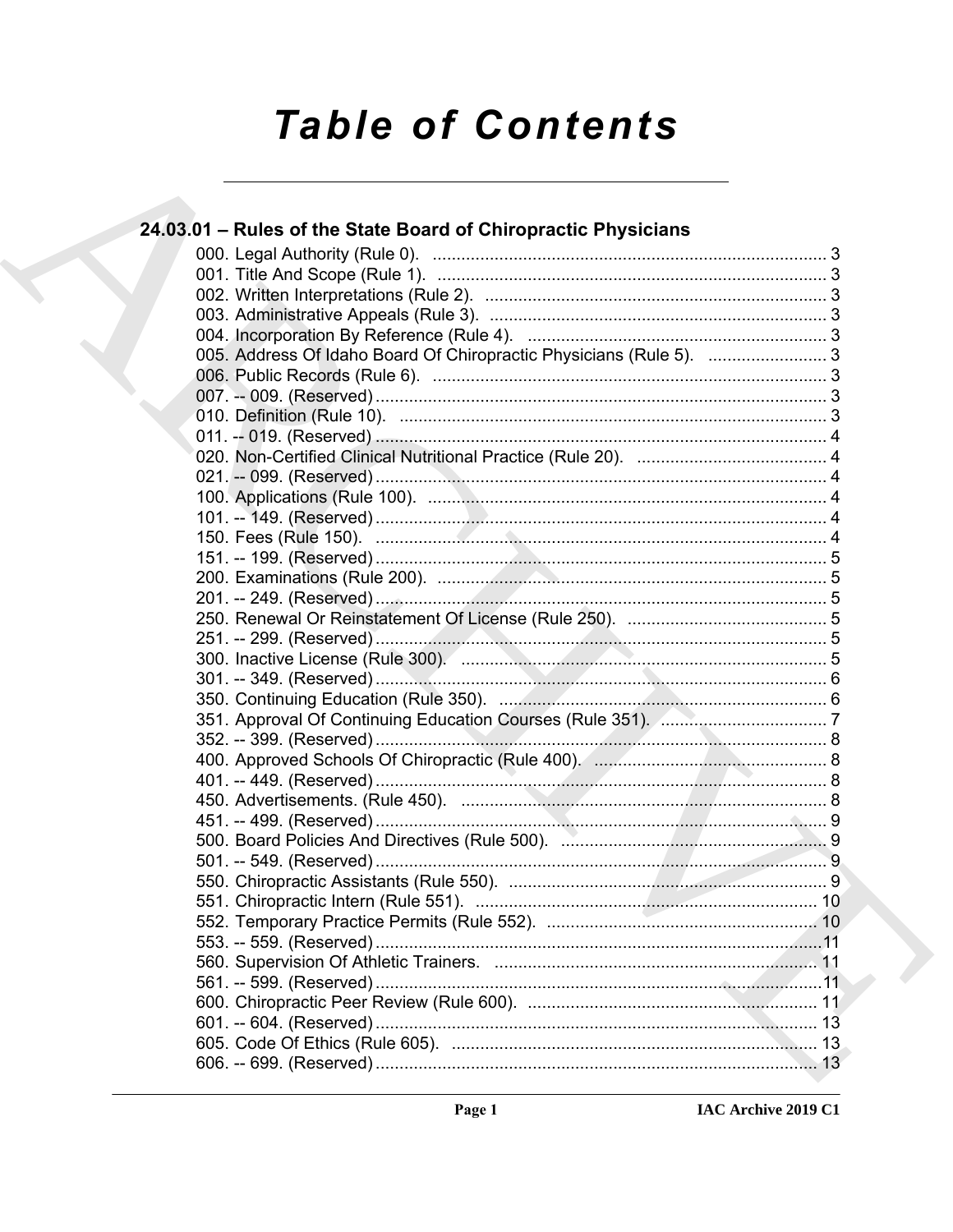#### *Table of Contents (cont'd)*

| 703. Annual Issuance Of Clinical Nutrition Certification           |
|--------------------------------------------------------------------|
|                                                                    |
| 704. Reissuance Of Cancelled Clinical Nutrition Certification.  17 |
| 705. Clinical Nutrition Certification Cancelled                    |
|                                                                    |
|                                                                    |
| 707. Obtaining And Independently Administering Clinical Nutrition  |
|                                                                    |
|                                                                    |
|                                                                    |
|                                                                    |
|                                                                    |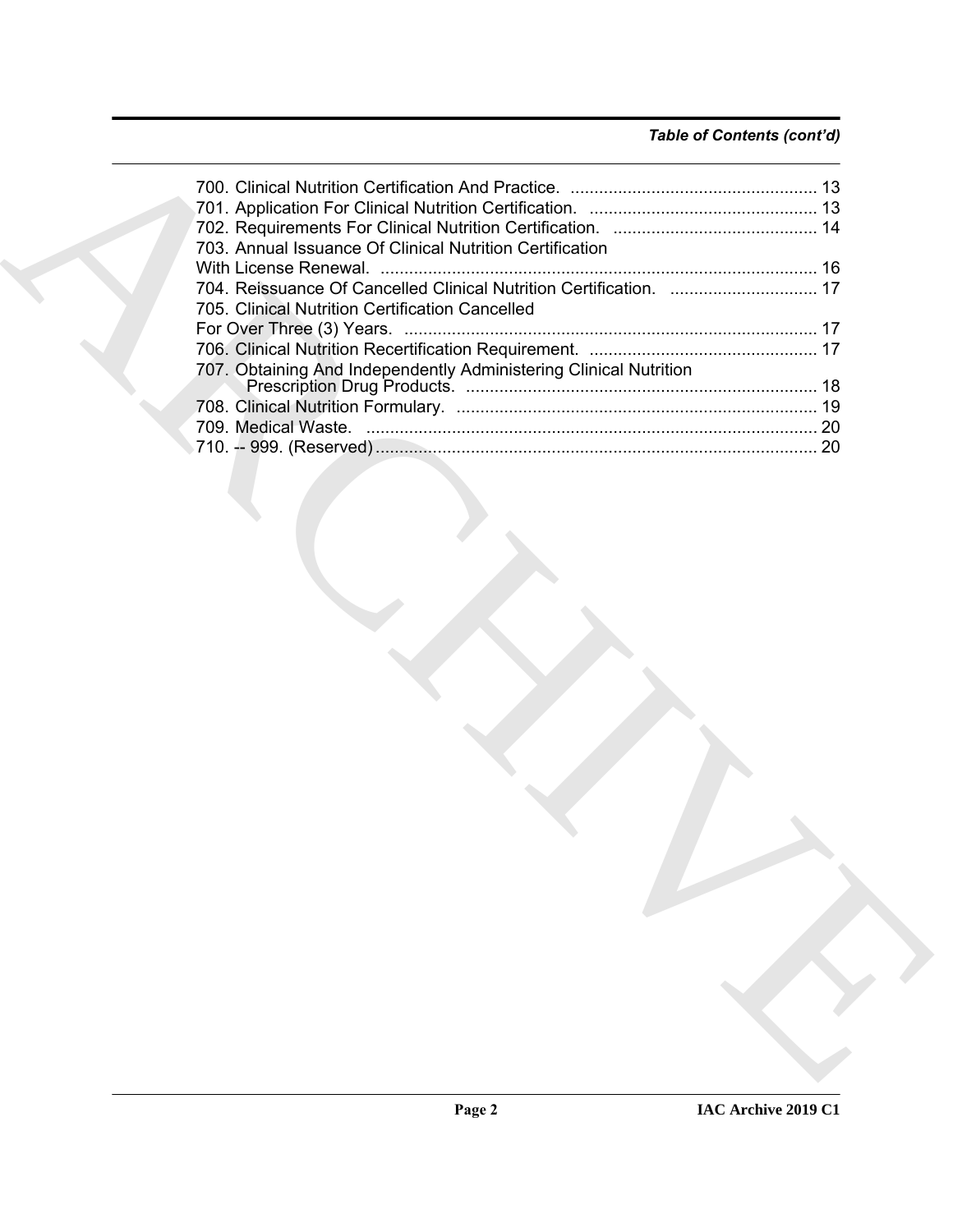#### **IDAPA 24 TITLE 03 CHAPTER 01**

#### **24.03.01 – RULES OF THE STATE BOARD OF CHIROPRACTIC PHYSICIANS**

#### <span id="page-2-19"></span><span id="page-2-1"></span><span id="page-2-0"></span>**000. LEGAL AUTHORITY (RULE 0).**

These rules are hereby prescribed and established pursuant to the authority vested in the State Board of Chiropractic Physicians by the provisions of Section 54-707, Idaho Code. (7-1-93)

#### <span id="page-2-21"></span><span id="page-2-2"></span>**001. TITLE AND SCOPE (RULE 1).**

These rules shall be cited as IDAPA 24.03.01, "Rules of the State Board of Chiropractic Physicians." (7-1-93)

#### <span id="page-2-22"></span><span id="page-2-3"></span>**002. WRITTEN INTERPRETATIONS (RULE 2).**

The board may have written statements that pertain to the interpretation of the rules of this chapter. Such interpretations, if any, are available for public inspection and copying at cost in the main office of the Bureau of Occupational Licenses. (3-15-02) Occupational Licenses.

#### <span id="page-2-11"></span><span id="page-2-4"></span>**003. ADMINISTRATIVE APPEALS (RULE 3).**

Administrative appeals shall be governed by the Administrative Procedure Act, Title 67, Chapter 52, Idaho Code. (3-15-02)

#### <span id="page-2-18"></span><span id="page-2-5"></span>**004. INCORPORATION BY REFERENCE (RULE 4).**

These rules do not incorporate by reference any document other than those sections of Idaho Code so referenced. (3-15-02)

#### <span id="page-2-10"></span><span id="page-2-6"></span>**005. ADDRESS OF IDAHO BOARD OF CHIROPRACTIC PHYSICIANS (RULE 5).**

**[CH](mailto:chi@ibol.idaho.gov)APTER OF**<br> **CHARCHIVE CONFIGUES CONFIGUES CONFIGUES CONFIGUES CONFIGUES CONFIGUES CONFIGUES CONFIGUES CONFIGUES CONFIGUES CONFIGUES CONFIGUES CONFIGUES CONFIGUES CONFIGUES CONFIGUES CONFIGUES CONFIGUES CONFIGUES CONFIG** The office of the Board of Chiropractic Physicians is located within the Bureau of Occupational Licenses, 700 W. State Street, Boise, Idaho 83702. The Bureau is open between the hours of 8:00 a.m. and 5:00 p.m. each day except Saturdays, Sundays and holidays. The phone number of the Board is (208) 334-3233. The Board's fax number is (208) 334-3945. The Board's e-mail address is  $chi(\partial_i$ ibol.idaho.gov. The Board's official website is http:// www.ibol.idaho.gov. (3-29-10)

#### <span id="page-2-20"></span><span id="page-2-7"></span>**006. PUBLIC RECORDS (RULE 6).**

The records associated with the Board of Chiropractic Physicians are subject to the provisions of the Idaho Public Records Act, Title 74, Chapter 1, Idaho Code. (3-15-02)

#### <span id="page-2-8"></span>**007. -- 009. (RESERVED)**

#### <span id="page-2-12"></span><span id="page-2-9"></span>**010. DEFINITION (RULE 10).**

**01. Athletic Trainer**. A person licensed by the Idaho Board of Medicine pursuant to Section 54-3909, Idaho Code. (4-11-06)

<span id="page-2-14"></span><span id="page-2-13"></span>**02. Board**. The State Board of Chiropractic Physicians as prescribed in Section 54-703, Idaho Code.  $(7-1-93)$ 

<span id="page-2-17"></span><span id="page-2-16"></span><span id="page-2-15"></span>**03. Bureau**. The Bureau of Occupational Licenses as prescribed in Section 67-2602, Idaho Code.  $(3-15-02)$ 

**04. Direct Personal Supervision**. Direct Personal Supervision means that the licensed chiropractic physician is physically present in the clinic, is monitoring the activities of the supervisee, and is available to intervene, if necessary. intervene, if necessary.

**Inactive Retired**. The status of a licensee who is over sixty-five (65) years of age, has paid the inactive retired fee and is permanently retired from the practice of chiropractic. The holder of an inactive retired license may not practice chiropractic in Idaho. (3-15-02)

**Section 000 Page 3**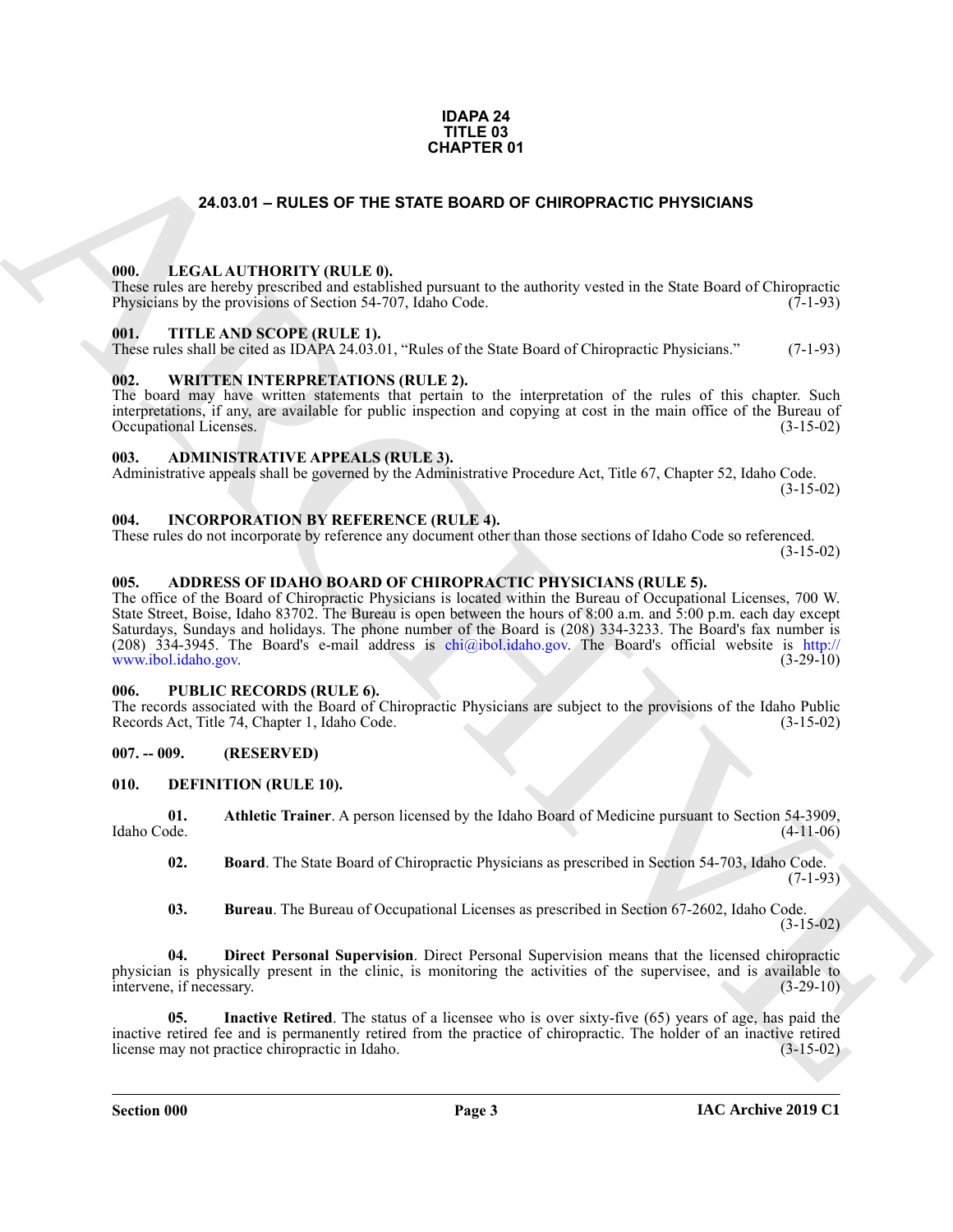<span id="page-3-9"></span>**06. Inactive Status**. The status of licensure that has been made inactive by compliance with Section 54-708(2) and Subsection 300.02. The holder of an inactive license may not practice chiropractic in Idaho. (3-15-02)

#### <span id="page-3-0"></span>**011. -- 019. (RESERVED)**

#### <span id="page-3-12"></span><span id="page-3-1"></span>**020. NON-CERTIFIED CLINICAL NUTRITIONAL PRACTICE (RULE 20).**

ARCHIVE Clinical nutritional methods as referenced in Section 54-704(1), Idaho Code, include, but are not limited to, the clinical use, administration, recommendation, compounding, prescribing, selling, and distributing non-prescription vitamins, minerals, botanical medicine, herbals, homeopathic, phytonutrients, antioxidants, enzymes and glandular extracts, and durable and non-durable medical goods and devices. Nothing herein shall allow any deviation from Section 54-704(3), Idaho Code. (3-22-18)

#### <span id="page-3-2"></span>**021. -- 099. (RESERVED)**

#### <span id="page-3-6"></span><span id="page-3-3"></span>**100. APPLICATIONS (RULE 100).**

**01. Application**. Applications on forms furnished by the Bureau of Occupational Licenses must be accompanied by an unmounted passport photograph taken within the twelve (12) months preceding the date of application. (3-15-02)

<span id="page-3-8"></span><span id="page-3-7"></span>

| 02. | <b>Qualifications.</b> |  | $(7-1-93)$ |
|-----|------------------------|--|------------|
|     |                        |  |            |

|  | New applicants will meet the following requirements: |  | $(7-1-93)$ |
|--|------------------------------------------------------|--|------------|
|  |                                                      |  |            |

i. National Boards Parts I, II, III, and IV. (7-1-99)

#### ii. Graduation from a CCE approved college or university. (7-1-93)

iii. Applicants will be required to sign an affidavit swearing under oath that they have fully reviewed and understand and will abide by the Chiropractic Act, Title 54, Chapter 7, Idaho Code, and the Board's Rules,<br>IDAPA 24, Title 03, Chapter 01, "Rules of the State Board of Chiropractic Physicians." (7-1-99) IDAPA 24, Title 03, Chapter 01, "Rules of the State Board of Chiropractic Physicians."

**b.** Endorsement applicants will meet the following requirements: (7-1-93)

i. Successful passage of the National Boards Parts which were in effect at the time of graduation from chiropractic college and physiotherapy. (4-2-08)

ii. If licensed prior to January, 1980, CCE approved college or university not required. If licensed after January, 1980, applicant must have graduated from a CCE approved college or university. (7-1-93)

iii. Five (5) years of consecutive practice without discipline immediately prior to application and holds a current, valid license to practice in a state, territory, or district of the United States or Canada. (4-11-19)

iv. Applicants must demonstrate that they possess the requisite qualifications to provide the same standard of chiropractic care as provided by physicians in this state. The Board may, in its sole discretion, require further examination to establish such qualifications, such as passage of the National Board Special Purposes Examination for Chiropractors (SPEC). (4-11-19)

Applicants will be required to sign an affidavit swearing under oath that they have fully reviewed and understand and will abide by the Chiropractic Act, Title 54, Chapter 7, Idaho Code, and the Board's Rules, IDAPA 24, Title 03, Chapter 01, "Rules of the State Board of Chiropractic Physicians." (7-1-99)

#### <span id="page-3-4"></span>**101. -- 149. (RESERVED)**

- <span id="page-3-11"></span><span id="page-3-10"></span><span id="page-3-5"></span>**150. FEES (RULE 150).**
	- **01.** Application Fee. Application Fee One hundred fifty dollars (\$150). (3-24-17)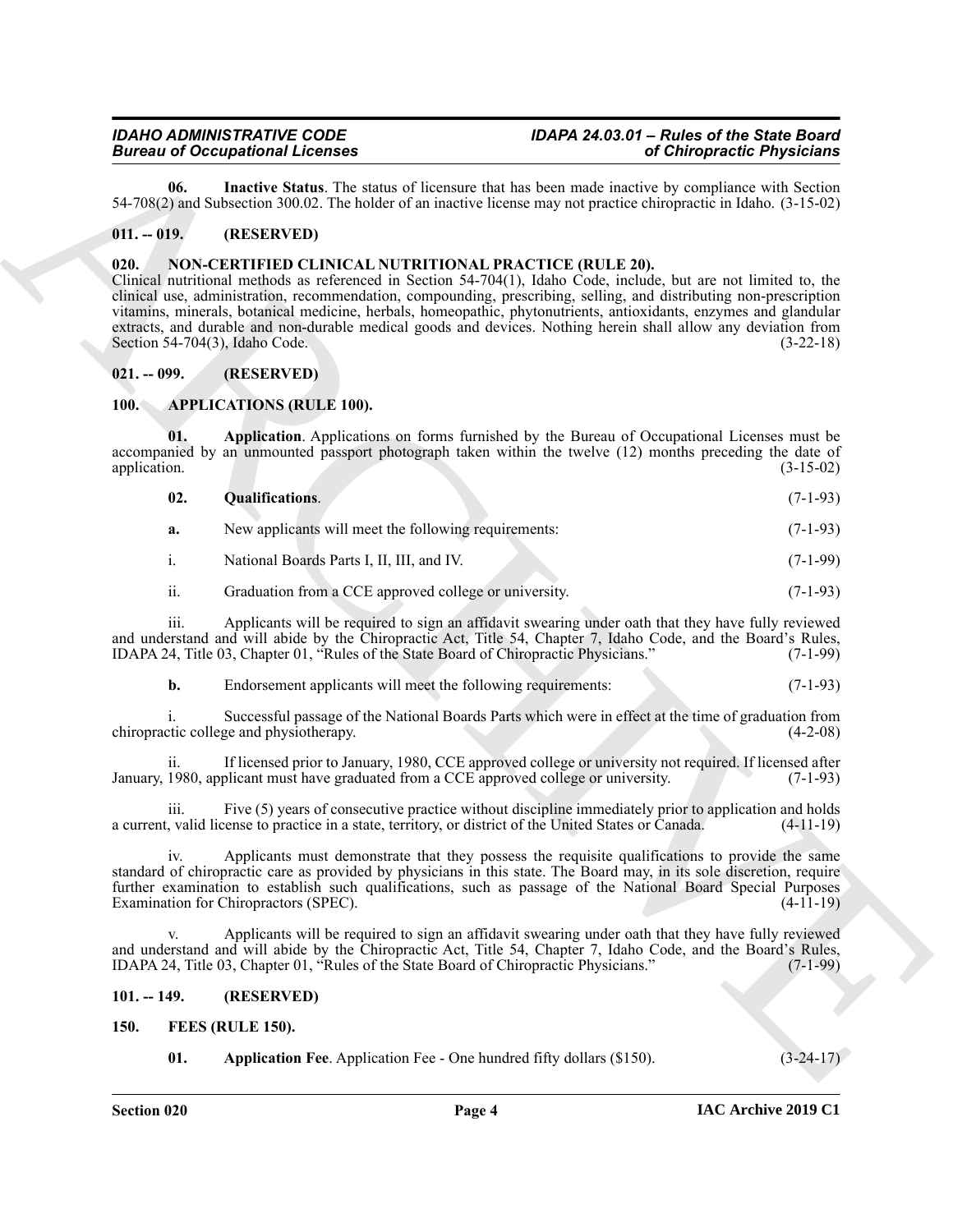<span id="page-4-13"></span><span id="page-4-10"></span><span id="page-4-7"></span>

|                 | <b>Bureau of Occupational Licenses</b><br>of Chiropractic Physicians                                                                                                                                                                                                                                                                          |             |
|-----------------|-----------------------------------------------------------------------------------------------------------------------------------------------------------------------------------------------------------------------------------------------------------------------------------------------------------------------------------------------|-------------|
| 02.             | <b>Original License Fee.</b> Original License Fee $-$ One hundred fifty dollars (\$150).                                                                                                                                                                                                                                                      | $(3-24-17)$ |
| 03.             | Annual Renewal Fee. Annual Renewal Fee - One hundred fifty dollars (\$150).                                                                                                                                                                                                                                                                   | $(3-24-17)$ |
| 04.             | <b>Inactive License.</b> Inactive License - One hundred dollars (\$100).                                                                                                                                                                                                                                                                      | $(3-24-17)$ |
| 05.             | Temporary Permit Fee. Temporary Permit Fee - One hundred dollars (\$100).                                                                                                                                                                                                                                                                     | $(3-24-17)$ |
| 06.             | <b>Intern Permit Fee.</b> Intern Permit Fee – One hundred dollars (\$100).                                                                                                                                                                                                                                                                    | $(3-24-17)$ |
| 07.             | Application for Clinical Nutrition Certification Fee. Application for Clinical Nutrition<br>Certification Fee $-$ One hundred fifty dollars (\$150.                                                                                                                                                                                           | $(3-22-18)$ |
| 08.<br>dollars. | Clinical Nutrition Certification Fee. Clinical Nutrition Certification Fee - One hundred fifty                                                                                                                                                                                                                                                | $(3-22-18)$ |
| 09.             | Non-Refundable. All fees are non-refundable.                                                                                                                                                                                                                                                                                                  | $(7-1-93)$  |
| $151. - 199.$   | (RESERVED)                                                                                                                                                                                                                                                                                                                                    |             |
| 200.            | <b>EXAMINATIONS (RULE 200).</b><br>It shall be the applicant's duty to take and successfully pass the National Board Examinations administered by the<br>National Board of Chiropractic Examiners as specified in these rules.                                                                                                                | $(3-10-00)$ |
| $201. - 249.$   | (RESERVED)                                                                                                                                                                                                                                                                                                                                    |             |
| 250.            | RENEWAL OR REINSTATEMENT OF LICENSE (RULE 250).                                                                                                                                                                                                                                                                                               |             |
| 01.             | Expiration Date. All chiropractic licenses expire and must be renewed annually in accordance<br>with Section 67-2614, Idaho Code. Licenses not so renewed will be canceled.                                                                                                                                                                   | $(5-3-03)$  |
| 02.             | Reinstatement. Any license canceled for failure to renew may be reinstated in accordance with<br>Section 67-2614, Idaho Code, with the exception that the reinstatement fee shall be two hundred fifty dollars (\$250)<br>and the applicant shall submit proof of having met the required continuing education for the year of reinstatement. | $(5-3-03)$  |
| 03.             | <b>Canceled License.</b> A licensee whose license has been canceled for a period of more than five (5)<br>years may apply for a new license in accordance with section 67-2614, Idaho Code.                                                                                                                                                   | $(4-11-19)$ |
| $251. - 299.$   | (RESERVED)                                                                                                                                                                                                                                                                                                                                    |             |
| 300.            | <b>INACTIVE LICENSE (RULE 300).</b><br>A licensee holding a current active license in this state who is not practicing chiropractic in this state may be issued<br>an inactive license in accordance with Section 54-708(2), Idaho Code, as follows:                                                                                          | $(4-11-19)$ |
| 01.             | Inactive Status. Each application for an Inactive status license must be accompanied by: (3-15-02)                                                                                                                                                                                                                                            |             |
| a.              | The established fee; and                                                                                                                                                                                                                                                                                                                      | $(3-15-02)$ |
| b.              | A written application to change a current active license to an inactive license.                                                                                                                                                                                                                                                              | $(4-11-19)$ |
| c.              | An inactive license shall be issued for one (1) year.                                                                                                                                                                                                                                                                                         | $(4-11-19)$ |
| 02.             | <b>Inactive License Status Renewal.</b>                                                                                                                                                                                                                                                                                                       | $(4-11-19)$ |
|                 |                                                                                                                                                                                                                                                                                                                                               |             |

#### <span id="page-4-14"></span><span id="page-4-12"></span><span id="page-4-11"></span><span id="page-4-9"></span><span id="page-4-8"></span><span id="page-4-0"></span>**151. -- 199. (RESERVED)**

#### <span id="page-4-6"></span><span id="page-4-1"></span>**200. EXAMINATIONS (RULE 200).**

#### <span id="page-4-2"></span>**201. -- 249. (RESERVED)**

#### <span id="page-4-21"></span><span id="page-4-20"></span><span id="page-4-18"></span><span id="page-4-3"></span>**250. RENEWAL OR REINSTATEMENT OF LICENSE (RULE 250).**

#### <span id="page-4-19"></span><span id="page-4-4"></span>**251. -- 299. (RESERVED)**

#### <span id="page-4-15"></span><span id="page-4-5"></span>**300. INACTIVE LICENSE (RULE 300).**

<span id="page-4-17"></span><span id="page-4-16"></span>

| 02.            | <b>Inactive License Status Renewal.</b>                                          | $(4-11-19)$ |  |
|----------------|----------------------------------------------------------------------------------|-------------|--|
| $\mathbf{c}$ . | An inactive license shall be issued for one (1) year.                            | $(4-11-19)$ |  |
| <b>b.</b>      | A written application to change a current active license to an inactive license. | $(4-11-19)$ |  |
| <b>a.</b>      | The established fee; and                                                         | $(3-15-02)$ |  |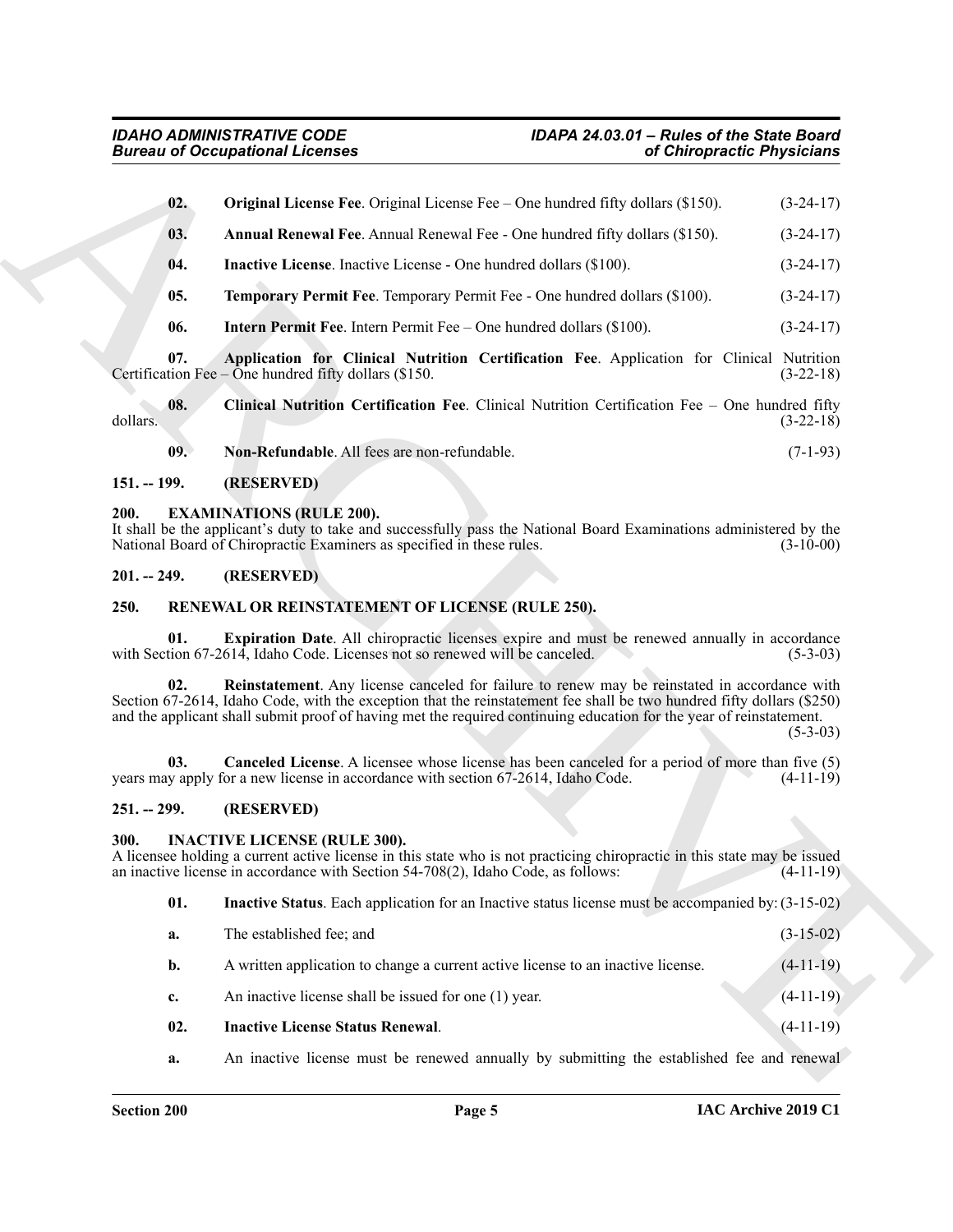### <span id="page-5-6"></span>*IDAHO ADMINISTRATIVE CODE IDAPA 24.03.01 – Rules of the State Board*

Given to Conceptions I. Leonard Universe Conception and Leonard Conception and Chiefprecise Physicisms<br>
and the second state the second of the second of the second of the second of the second of the second of the second o application. Inactive licenses not renewed will be canceled. (4-11-19) **b.** An inactive license canceled for failure to renew may be reinstated in accordance with Section 67-2614, Idaho Code, with the exception that the reinstatement fee shall be one hundred fifty dollars (\$150). (4-11-19) **c.** Inactive license renewals and licenses will be marked "inactive." (4-11-19) **d.** An inactive license holder may not practice in Idaho while on inactive status.  $(4-11-19)$ **e.** All continuing education requirements will be waived for any year or portion thereof that a licensee maintains an inactive license and is not actively practicing or supervising in Idaho. (4-11-19) **03. Return to Active Status of License Inactive for Five (5) or Fewer Years**. An inactive license holder whose license has been inactive for five (5) or fewer years may convert from inactive to active license status by: (4-11-19) **a.** Making written application to the Board on a form prescribed by the Board; (4-11-19) **b.** Providing documentation to the Board showing successful completion within the previous twelve (12) months of the continuing education requirements for renewal of an active license; and (4-11-19) **c.** Paying a fee equivalent to the difference between the current inactive fee and the active renewal fee.  $(4-11-19)$ **04. Return to Active Status of License Inactive for More Than Five (5) Years**. An inactive license holder whose license has been inactive for more than five (5) years may convert from inactive to active license status by:  $(4-11-19)$ **a.** Making written application to the Board on a form prescribed by the Board. (4-11-19) **b.** Providing an account to the Board for that period of time during which the license was inactive and fulfilling requirements that demonstrate competency to resume practice. Those requirements may include, but are not limited to, education, supervised practice, and examination as determined by the Board. The Board may consider practice in another jurisdiction in determining competency. (4-11-19) **c.** Paying a fee equivalent to the difference between the current inactive fee and the active renewal fee.  $(4-11-19)$ **05. Clinical Nutrition Certificate Expires**. If a licensee holds a clinical nutrition certificate and places their license on inactive status, the clinical nutrition certificate is immediately canceled as though the license was not timely renewed as provided in Section 703 of these rules. (4-11-19) **06. Reissuance of Clinical Nutrition Certificate**. An inactive license holder who held a clinical nutrition certificate at the time their license was placed on inactive status who returns to active license status pursuant to this rule may be reissued a clinical nutrition certificate by showing proof of compliance with the provisions of Sections 704, 705, and 706 that apply to their situation. (4-11-19)

#### <span id="page-5-0"></span>**301. -- 349. (RESERVED)**

#### <span id="page-5-2"></span><span id="page-5-1"></span>**350. CONTINUING EDUCATION (RULE 350).**

<span id="page-5-7"></span><span id="page-5-5"></span><span id="page-5-4"></span>Sections 704, 705, and 706 that apply to their situation.

All licensees must comply with the following continuing education requirements: (4-11-19)

<span id="page-5-3"></span>**01. Requirement**. Applicants for renewal shall be required to complete a minimum of eighteen (18) hours of continuing education within the preceding twelve (12) months, as approved by the Board. (4-11-19)

**a.** Continuing education credit will only be given for actual time in attendance or for the time spent participating in the educational activity. (4-11-19)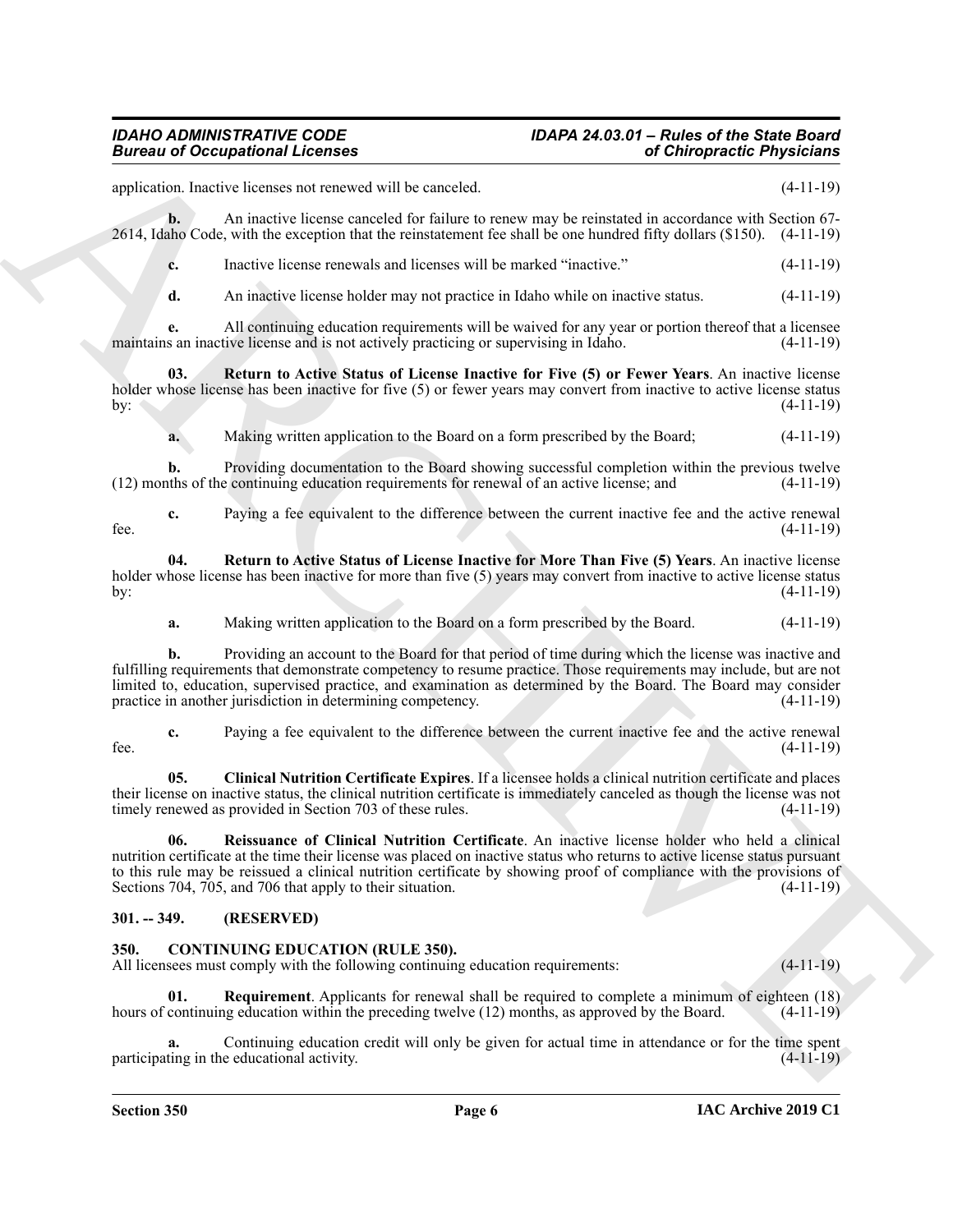**b.** The educational setting may include a classroom, conference/seminar, on-line, a virtual classroom or home study.  $(4-11-19)$ 

**c.** If the licensee completes two (2) or more courses having substantially the same content during any one (1) renewal period, the licensee only will receive continuing education credit for one (1) of the courses.

(4-11-19)

<span id="page-6-4"></span>**02. Documentation**. Each licensee shall maintain documentation verifying continuing education attendance and curriculum for a period of five (5) years from the date of completion. This documentation will be subject to audit by the Board. (4-11-19)

Given to Occupational Licenses<br>
The columbination state may be the state may be considered by a change of  $\theta$  and  $\theta$  and  $\theta$  and  $\theta$  and  $\theta$  and  $\theta$  and  $\theta$  and  $\theta$  and  $\theta$  and  $\theta$  and  $\theta$  and  $\theta$  and  $\theta$  an **a.** Documented evidence of meeting the continuing education requirement shall be in the form of a certificate or letter from the sponsoring entity that includes verification of attendance by the licensee, the title of the activity, the subject material covered, the dates and number of hours credited, and the presenter's full name and professional credentials. (4-11-19)

**b.** A licensee must submit the verification documentation to the Board if requested by the Board. In the event a licensee fails to provide the Board with acceptable documentation of the hours attested to on the renewal application, the licensee may be subject to disciplinary action.  $(4-11-19)$ 

<span id="page-6-6"></span>**03. Waiver**. The Board may waive the requirements of this rule for reasons of individual hardship including health or other good cause. The licensee should request the waiver in advance of renewal and must provide any information requested by the Board to assist in substantiating hardship cases. This waiver is granted at the sole discretion of the Board. (4-11-19) discretion of the Board.

<span id="page-6-3"></span>**04. Carryover of Continuing Education Hours**. Continuing education hours not claimed in the current renewal year may be claimed in the next renewal year. Hours may be carried forward from the immediately preceding year, and may not be carried forward more than one renewal year. (4-11-19)

<span id="page-6-5"></span>**Exemption.** A licensee is exempt from the continuing education requirements under this section for the period between the initial issuance or the original license and the first expiration date of that license.

(4-11-19)

#### <span id="page-6-2"></span><span id="page-6-1"></span><span id="page-6-0"></span>**351. APPROVAL OF CONTINUING EDUCATION COURSES (RULE 351).**

**01. Approved Continuing Education Courses**. Approved continuing education courses shall be those courses, programs, and activities that are germane to the practice of chiropractic, as defined in Sections 54-704(1) and (2), Idaho Code, and meet the general requirements and content requirements of these rules, and are approved, sponsored, or provided by the following entities or organizations, or otherwise approved by the Board: (4-11-19) sponsored, or provided by the following entities or organizations, or otherwise approved by the Board:

**a.** Council of Chiropractic Education (CCE) approved chiropractic college or university, a college or university accredited by a nationally recognized accrediting agency as recognized by the United States Secretary of Education or an educational program approved by the Board; (4-11-19) Education or an educational program approved by the Board;

| Providers of Approved Continuing Education (PACE); | $(4-11-19)$ |
|----------------------------------------------------|-------------|
| National and state chiropractic associations: and  | $(4-11-19)$ |

**d.** Provider Course Approval. Other courses that may be approved by the Board based upon documentation submitted by a continuing education provider. Requests for approval of courses made by the provider must be submitted on a form approved by the Board that includes: (4-11-19)

i. The nature and subject of the course and how it is germane to the practice of chiropractic;

ii. The name of the instructor(s) and their qualifications; (4-11-19)

 $(4-11-19)$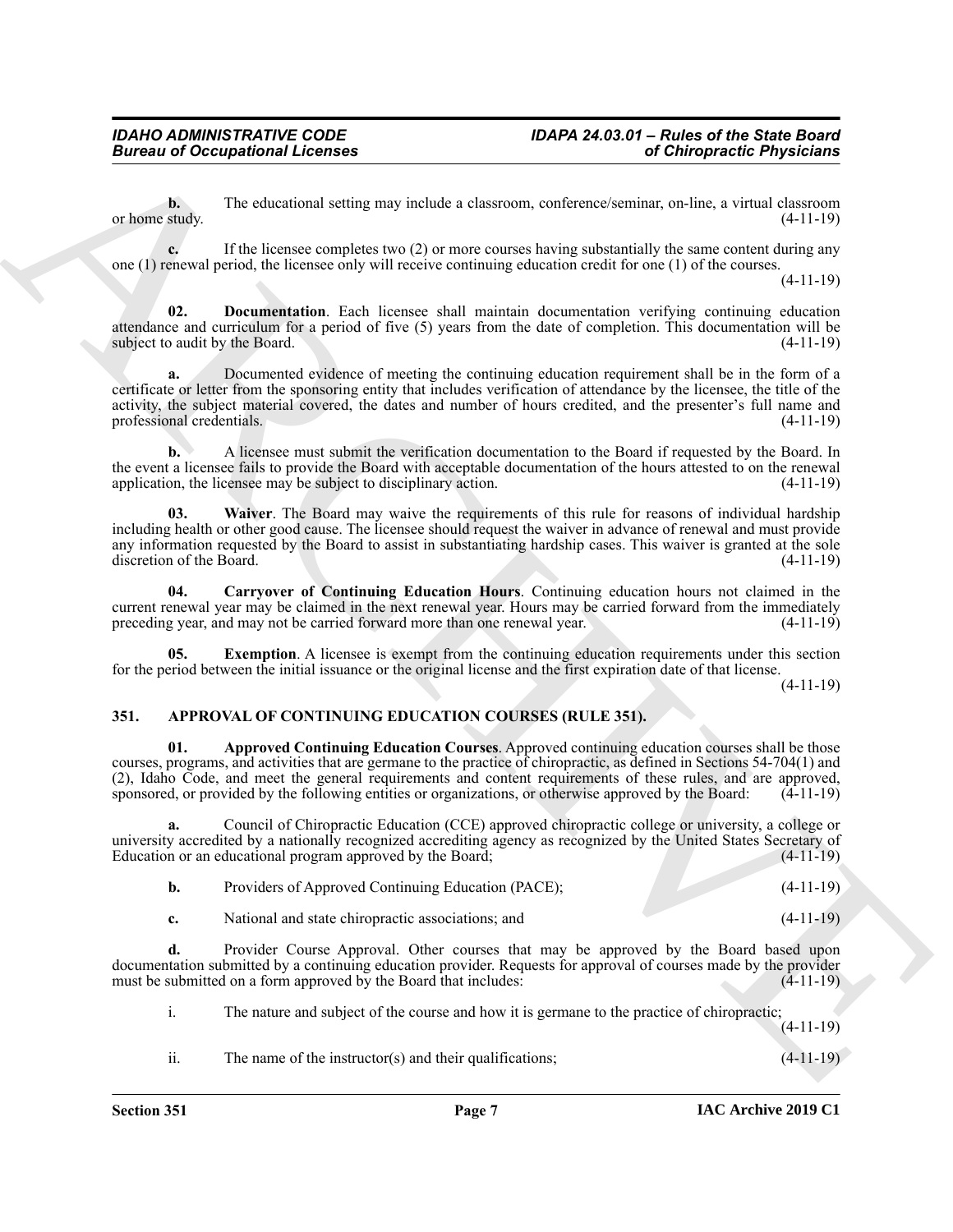| <b>Bureau of Occupational Licenses</b>                                                                                                                                                                                                                                                                                                                                                                                                                                                                                                                                                                                                                                                                                       | of Chiropractic Physicians                                                                      |
|------------------------------------------------------------------------------------------------------------------------------------------------------------------------------------------------------------------------------------------------------------------------------------------------------------------------------------------------------------------------------------------------------------------------------------------------------------------------------------------------------------------------------------------------------------------------------------------------------------------------------------------------------------------------------------------------------------------------------|-------------------------------------------------------------------------------------------------|
| iii.<br>The date, time, and location of the course;                                                                                                                                                                                                                                                                                                                                                                                                                                                                                                                                                                                                                                                                          | $(4-11-19)$                                                                                     |
| The specific agenda for the course;<br>iv.                                                                                                                                                                                                                                                                                                                                                                                                                                                                                                                                                                                                                                                                                   | $(4-11-19)$                                                                                     |
| The number of continuing education hours requested;<br>V.                                                                                                                                                                                                                                                                                                                                                                                                                                                                                                                                                                                                                                                                    | $(4-11-19)$                                                                                     |
| The procedures for verification of attendance; and<br>vi.                                                                                                                                                                                                                                                                                                                                                                                                                                                                                                                                                                                                                                                                    | $(4-11-19)$                                                                                     |
| vii.<br>Other information as may be requested by the Board.                                                                                                                                                                                                                                                                                                                                                                                                                                                                                                                                                                                                                                                                  | $(4-11-19)$                                                                                     |
| Upon review of all information requested, the Board may deny any request for a course that does<br>V111.<br>not meet the requirements of Idaho law or rule. Board approval of a course shall be granted for a period not to exceed<br>two (2) years or until the course materials or instructors are changed, whichever may occur first.                                                                                                                                                                                                                                                                                                                                                                                     | $(4-11-19)$                                                                                     |
| Licensee Course Approval. Other courses that may be approved by the Board based upon<br>02.<br>documentation submitted by the licensee. All requests for approval must be made to the Board in writing and include<br>the nature and subject of the course and its relevancy to the practice of chiropractic, name of instructor(s) and their<br>qualifications, date, time and location of the course, and procedures for verification of attendance.                                                                                                                                                                                                                                                                       | $(4-11-19)$                                                                                     |
| $352. - 399.$<br>(RESERVED)                                                                                                                                                                                                                                                                                                                                                                                                                                                                                                                                                                                                                                                                                                  |                                                                                                 |
| APPROVED SCHOOLS OF CHIROPRACTIC (RULE 400).<br>400.                                                                                                                                                                                                                                                                                                                                                                                                                                                                                                                                                                                                                                                                         |                                                                                                 |
| 01.<br><b>Requirement for Approval.</b>                                                                                                                                                                                                                                                                                                                                                                                                                                                                                                                                                                                                                                                                                      | $(7-1-93)$                                                                                      |
| The Idaho Board of Chiropractic Physicians will consider only that school or college or university<br>a.<br>of chiropractic as a reputable school, college or university of chiropractic in good standing if such school, college or<br>university conforms to the requirements of "recognized candidate for accreditation," or "accredited" of the Council of<br>Chiropractic Education or any foreign country college which meets equivalent standards as determined by the Idaho<br>Board of Chiropractic Physicians and teaches accredited courses in all the subjects set forth in Section 54-709(1)(b),<br>Idaho Code.                                                                                                 | $(7-1-93)$                                                                                      |
| Regardless of the Council on Chiropractic Education status, the Board may make additional<br>b.<br>requirements for approval as a reputable school, college or university of Chiropractic.                                                                                                                                                                                                                                                                                                                                                                                                                                                                                                                                   | $(7-1-93)$                                                                                      |
| New Schools. Those graduates of new schools of chiropractic will only be accepted for licensure<br>02.<br>application provided the school reaches "recognized candidate for accreditation" status with the Council on<br>Chiropractic Education within one year following the first graduating class.                                                                                                                                                                                                                                                                                                                                                                                                                        | $(4-11-19)$                                                                                     |
| (RESERVED)<br>$401. - 449.$                                                                                                                                                                                                                                                                                                                                                                                                                                                                                                                                                                                                                                                                                                  |                                                                                                 |
| <b>ADVERTISEMENTS. (RULE 450).</b><br>450.<br>No chiropractor shall disseminate or cause the dissemination of any advertisement or advertising which is any way<br>fraudulent, false, deceptive or misleading. Any advertisement or advertising shall be deemed by the board to be<br>fraudulent, false, deceptive, or misleading if it:                                                                                                                                                                                                                                                                                                                                                                                     | $(7-1-93)$                                                                                      |
| 01.<br>Contains a Misrepresentation of Fact. Contains a misrepresentation of fact; or                                                                                                                                                                                                                                                                                                                                                                                                                                                                                                                                                                                                                                        | $(7-1-93)$                                                                                      |
|                                                                                                                                                                                                                                                                                                                                                                                                                                                                                                                                                                                                                                                                                                                              | Misleading or Deceptive. Is misleading or deceptive because in its content or in the context in |
| 02.<br>which it is presented it makes only a partial disclosure of relevant facts. More specifically, it is misleading and<br>deceptive for a chiropractor to advertise free services (i.e. x-rays, examination, etc.) or services for a specific charge<br>when in fact the chiropractor is transmitting a higher charge for the advertised services to a third party payor for<br>payment or charges the patient or a third party. It is misleading and deceptive for a chiropractor or a group of<br>chiropractors to advertise a chiropractic referral service or bureau unless the advertisement specifically names each of<br>the individual chiropractors who are participating in the referral service or bureau; or | $(7-1-93)$                                                                                      |

#### <span id="page-7-7"></span><span id="page-7-0"></span>**352. -- 399. (RESERVED)**

#### <span id="page-7-1"></span>**400. APPROVED SCHOOLS OF CHIROPRACTIC (RULE 400).**

#### <span id="page-7-10"></span><span id="page-7-8"></span>**01. Requirement for Approval**. (7-1-93)

#### <span id="page-7-9"></span><span id="page-7-2"></span>**401. -- 449. (RESERVED)**

#### <span id="page-7-4"></span><span id="page-7-3"></span>**450. ADVERTISEMENTS. (RULE 450).**

#### <span id="page-7-6"></span><span id="page-7-5"></span>**01. Contains a Misrepresentation of Fact**. Contains a misrepresentation of fact; or (7-1-93)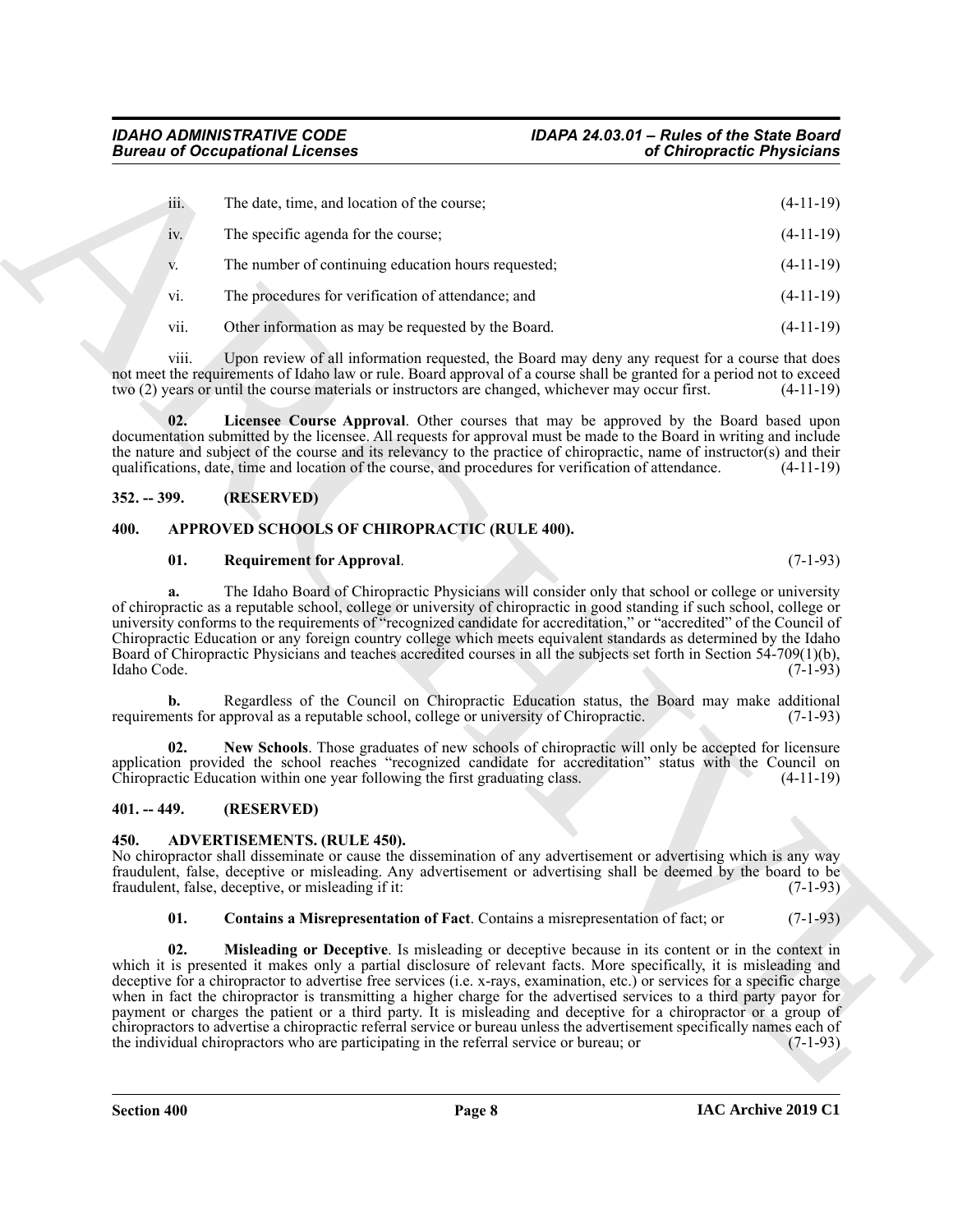<span id="page-8-6"></span>**03.** Creates False, or Unjustified Expectations of Beneficial Treatment or Successful Cures.<br>
Salse, or unjustified expectations of beneficial treatment or successful cures; or (7-1-93) Creates false, or unjustified expectations of beneficial treatment or successful cures; or

<span id="page-8-4"></span>**04. Appeals Primarily to Lay Person**. Is likely to appeal primarily to a lay person's fears, ignorance, or anxieties regarding his state of health or physical well-being; or (7-1-93)

<span id="page-8-9"></span>**05.** Fails to Identify. Fails to identify conspicuously the chiropractor or chiropractors referred to in the ng as a chiropractor or chiropractors: or  $(7-1-93)$ advertising as a chiropractor or chiropractors; or

<span id="page-8-10"></span>**06. Failure to Perform**. Contains any representations or claims, as to which the chiropractor, referred to in the advertising, fails to perform; or (7-1-93)

<span id="page-8-11"></span><span id="page-8-5"></span>**07. Use of the Term "Chiropractor."** Contains any representation which identifies the chiropractic practice being advertised by a name which does not include the terms "chiropractor," "chiropractic," or some easily recognizable derivative thereof; or (7-1-93)

Bioreso Cocapability Representation of Beneficial Architecture Physicisms<br>
Cross and the Comparison of Beneficial Architecture of Beneficial Architecture of the Comparison<br>
Cross and Appende Framities to Lap Architecture **08. Area of Practice**. Contains any representation regarding a preferred area of practice or an area of practice in which the practitioner in fact specializes, which represents or implies that such specialized or preferred area of practice requires, or that the practitioner has received any license or recognition by the state of Idaho or its authorized agents, which is superior to the license and recognition granted to any chiropractor who successfully meets the licensing requirements of Chapter 7, Title 54, Idaho Code; or (7-1-93)

<span id="page-8-7"></span>**09. Deceptive or Misleading Heading**. Appears in any classified directory, listing, or compendium under a heading, which when considered together with the advertisement, has the capacity or tendency to be deceptive or misleading with respect to the profession or professional status of the chiropractor; or (7-1-93)

<span id="page-8-8"></span>**10. Deceptive or Misleading Information**. Contains any other representation, statement or claim which is misleading or deceptive. (7-1-93)

#### <span id="page-8-0"></span>**451. -- 499. (RESERVED)**

#### <span id="page-8-12"></span><span id="page-8-1"></span>**500. BOARD POLICIES AND DIRECTIVES (RULE 500).**

<span id="page-8-17"></span>**01. Register**. The board shall keep on file a current register of all applicants for licensure, rejected is and licentiates, and the current license status of all licensed Idaho Chiropractic Physicians. (7-1-93) applicants and licentiates, and the current license status of all licensed Idaho Chiropractic Physicians.

<span id="page-8-15"></span>**02. Board of Chiropractic Physicians' Agents**. The board shall authorize, by written agreement, the Bureau of Occupational Licenses to act as agent in its interest. (7-1-93)

<span id="page-8-14"></span>**03. Board Budget**. The board shall assist in preparation of an annual budget including all anticipated expenditures and income. (7-1-93)

<span id="page-8-13"></span>**04. Authorized Expenditures**. The Board authorizes actual and necessary expenditures for Board business to Board Members outside of Board meetings.

<span id="page-8-16"></span>**05. Delegates to Federation of Chiropractic Licensing Boards**. Authorized delegates to the annual congress shall receive the honorarium and travel expenses as provided in Section 54-706(4), Idaho Code. (7-1-93)

#### <span id="page-8-2"></span>**501. -- 549. (RESERVED)**

#### <span id="page-8-18"></span><span id="page-8-3"></span>**550. CHIROPRACTIC ASSISTANTS (RULE 550).**

<span id="page-8-20"></span>**01. Definition**. A chiropractic assistant is defined as any individual functioning in a dependent relationship with a supervising chiropractic physician in the performance of any chiropractic practice. (7-1-93)

<span id="page-8-19"></span>**02. Chiropractic Physician Responsible and Liable**. The chiropractic physician shall be responsible and liable for: (7-1-93)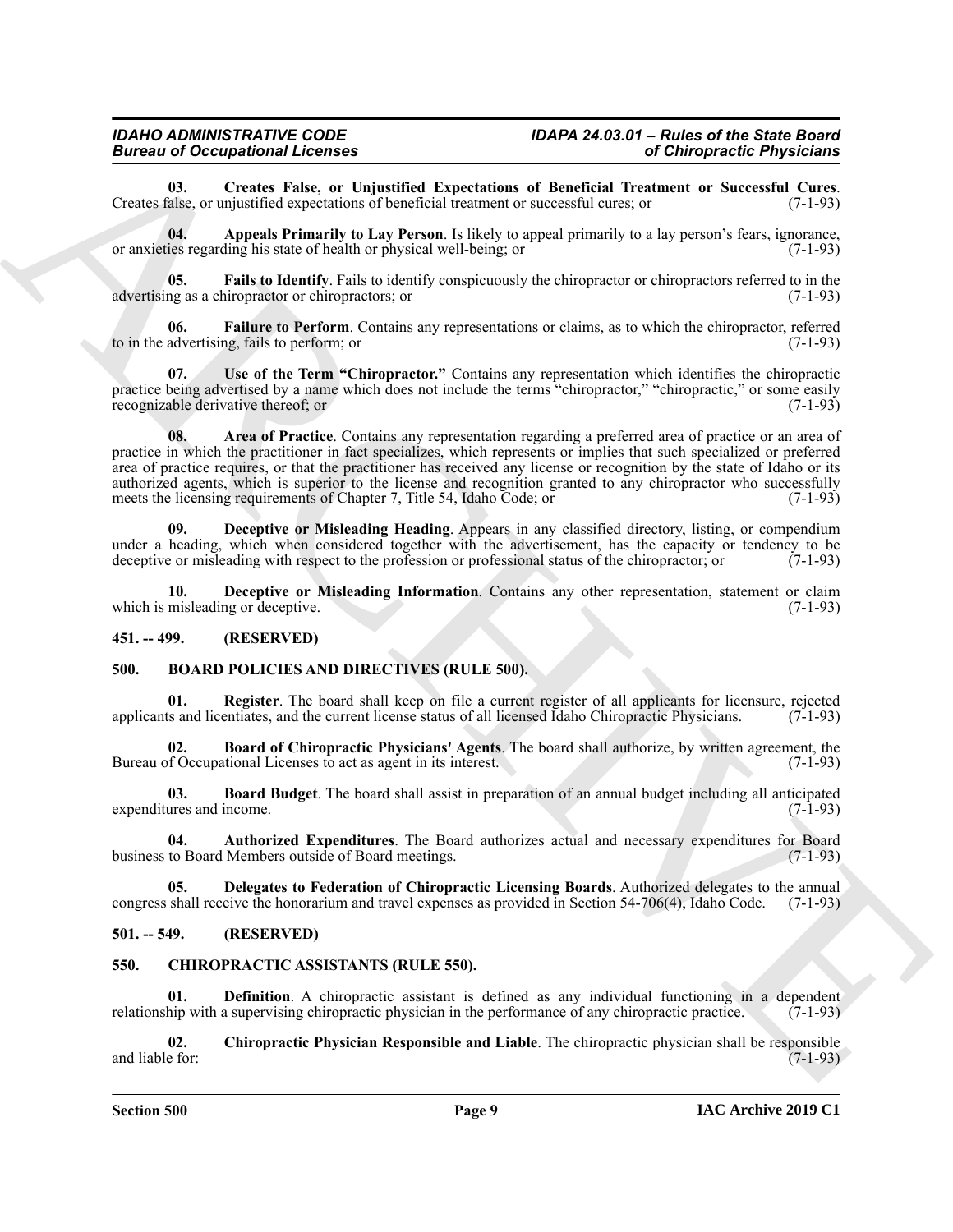|                                 | <b>Bureau of Occupational Licenses</b>                                                                                                                                                                                                                                                                                                                                                                   | of Chiropractic Physicians |  |  |
|---------------------------------|----------------------------------------------------------------------------------------------------------------------------------------------------------------------------------------------------------------------------------------------------------------------------------------------------------------------------------------------------------------------------------------------------------|----------------------------|--|--|
| a.                              | Direct supervision;                                                                                                                                                                                                                                                                                                                                                                                      | $(7-1-93)$                 |  |  |
| $\mathbf{b}$ .                  | Any acts of the assistant in the performance of chiropractic practice;                                                                                                                                                                                                                                                                                                                                   | $(7-1-93)$                 |  |  |
| c.                              | Proper training and capabilities of the chiropractic assistant before authorization is given to<br>perform any chiropractic practice.                                                                                                                                                                                                                                                                    | $(7-1-93)$                 |  |  |
| 03.                             | Chiropractic Assistant Limitations. A chiropractic assistant shall not:                                                                                                                                                                                                                                                                                                                                  | $(7-1-93)$                 |  |  |
| a.                              | Manipulate articulations;                                                                                                                                                                                                                                                                                                                                                                                | $(7-1-93)$                 |  |  |
| b.                              | Provide diagnostic results or interpretations to the patient;                                                                                                                                                                                                                                                                                                                                            | $(7-1-93)$                 |  |  |
| c.<br>Physician.                | Provide treatment advice to any patient without instructions from the supervising Chiropractic                                                                                                                                                                                                                                                                                                           | $(7-1-93)$                 |  |  |
| 551.                            | <b>CHIROPRACTIC INTERN (RULE 551).</b>                                                                                                                                                                                                                                                                                                                                                                   |                            |  |  |
| 01.                             | <b>Definition</b> . A chiropractic intern is defined as any individual who is presently enrolled in a school<br>of chiropractic and is qualified to practice as an intern as established by the approved chiropractic college that the<br>individual attends and who will function in a dependent relationship with a supervising chiropractic physician in the<br>performance of chiropractic practice. | $(3-29-10)$                |  |  |
| 02.<br>and liable for:          | Chiropractic Physician Responsible and Liable. The chiropractic physician shall be responsible                                                                                                                                                                                                                                                                                                           | $(3-15-02)$                |  |  |
| a.                              | Direct personal supervision of the intern;                                                                                                                                                                                                                                                                                                                                                               | $(3-15-02)$                |  |  |
| $\mathbf{b}$ .                  | Any acts of the intern in the performance of chiropractic practice;                                                                                                                                                                                                                                                                                                                                      | $(3-15-02)$                |  |  |
| c.                              | Determining that the intern possesses sufficient training and capabilities before authorization is<br>given to perform any chiropractic practice.                                                                                                                                                                                                                                                        | $(3-15-02)$                |  |  |
| 03.                             | Chiropractic Intern Limitations. A chiropractic intern shall not:                                                                                                                                                                                                                                                                                                                                        | $(3-15-02)$                |  |  |
|                                 | Perform any chiropractic practice independently, but must perform all such practice under the<br>direct personal supervision of a licensed Chiropractic Physician;                                                                                                                                                                                                                                       | $(3-15-02)$                |  |  |
| b.<br>Chiropractic Physician;   | Provide diagnostic results or interpretations to the patient prior to consultation with the supervising                                                                                                                                                                                                                                                                                                  | $(3-15-02)$                |  |  |
| c.<br>Physician.                | Provide treatment advice to any patient without instructions from the supervising Chiropractic                                                                                                                                                                                                                                                                                                           | $(3-15-02)$                |  |  |
| 552.<br>practice may be issued. | TEMPORARY PRACTICE PERMITS (RULE 552).<br>When an original application for license or internship is accepted by the board as being fully completed, in<br>accordance with the requirements of the Idaho Chiropractic Physician Law and these Rules, a temporary permit to                                                                                                                                | $(3-15-02)$                |  |  |
| 01.                             | Supervision Required. A permit holder may work only when under the direct personal supervision<br>of a chiropractic physician currently licensed in Idaho. The name, address and signature of the supervising<br>chiropractic physician shall appear on the application.                                                                                                                                 | $(3-15-02)$                |  |  |
| 02.<br>any individual.          | Only One Permit May Be Issued. Only one (1) permit may be issued under any circumstances to                                                                                                                                                                                                                                                                                                              | $(3-15-02)$                |  |  |
|                                 |                                                                                                                                                                                                                                                                                                                                                                                                          |                            |  |  |

#### <span id="page-9-6"></span><span id="page-9-3"></span><span id="page-9-2"></span><span id="page-9-0"></span>**551. CHIROPRACTIC INTERN (RULE 551).**

| and liable for: | Chiropractic Physician Responsible and Liable. The chiropractic physician shall be responsible |  | $(3-15-02)$ |
|-----------------|------------------------------------------------------------------------------------------------|--|-------------|
|                 |                                                                                                |  |             |

<span id="page-9-5"></span><span id="page-9-4"></span>

| а. |  | Direct personal supervision of the intern: |  |  | $(3-15-02)$ |  |
|----|--|--------------------------------------------|--|--|-------------|--|
|----|--|--------------------------------------------|--|--|-------------|--|

#### <span id="page-9-9"></span><span id="page-9-8"></span><span id="page-9-7"></span><span id="page-9-1"></span>**552. TEMPORARY PRACTICE PERMITS (RULE 552).**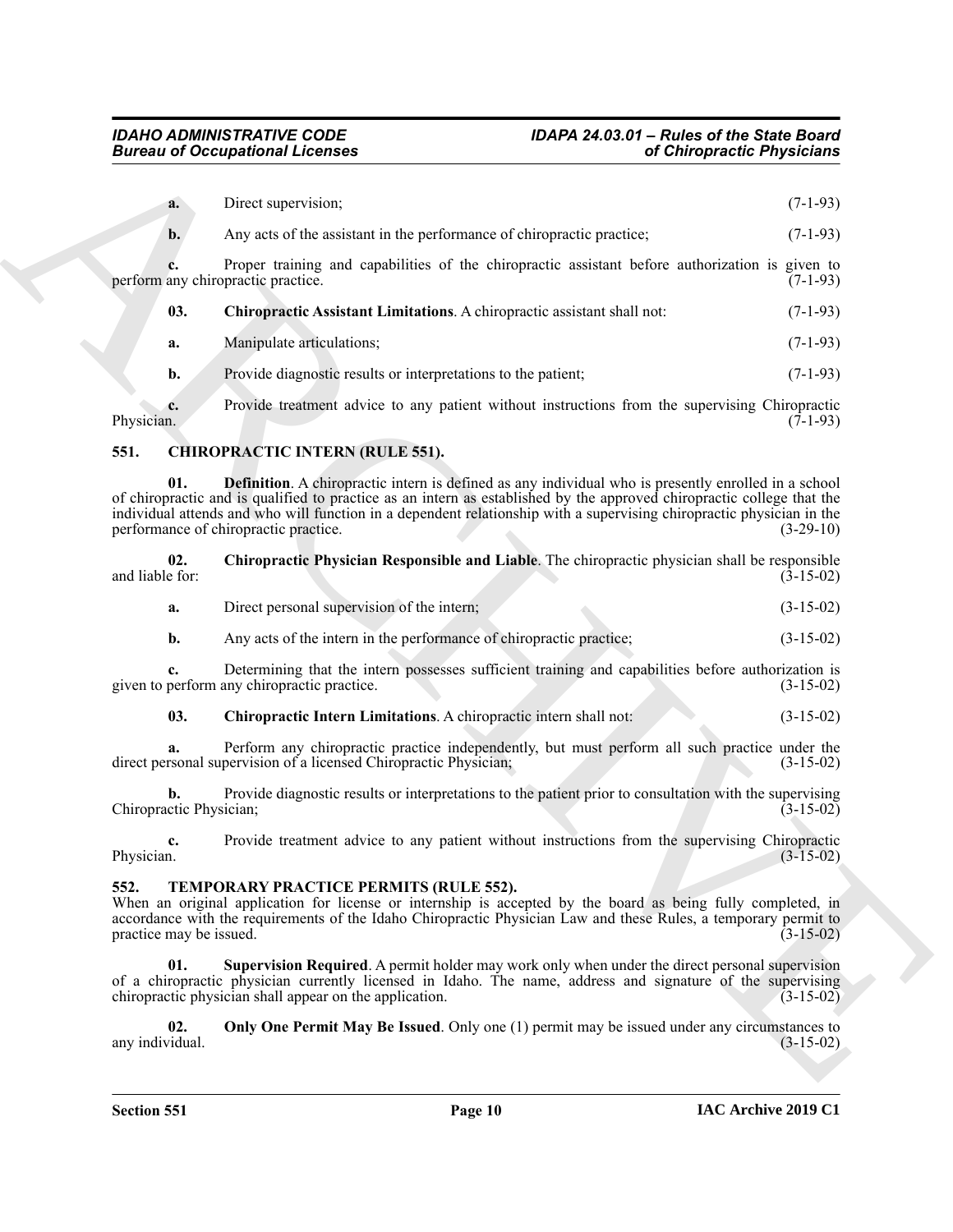<span id="page-10-8"></span>**03.** Validity of Temporary Permits. Temporary permit to practice will be valid for a period not to welve (12) months and only: exceed twelve  $(12)$  months and only:

**a.** In the case of an applicant for Idaho licensure, until the results of the next scheduled examination have been released. No work permit will be issued to an applicant who has previously failed an examination for licensure in this or any other state, territory, possession, or country more than once. Failure to sit for the next scheduled examination will invalidate the work permit and no further permits will be issued. (3-29-10) scheduled examination will invalidate the work permit and no further permits will be issued.

Borrow of Occupation Heroice continues the matter is the property of the based of the space of the space of the space of the space of the space of the space of the space of the space of the space of the space of the space **b.** In the case of an intern, until the scheduled date of graduation from an approved school of chiropractic. Upon original application for licensure in Idaho, the intern permit may be extended by the board until the results of the next scheduled examination have been released. No work permit will be issued to an applicant who has previously failed an examination for licensure in this or any other state, territory, possession, or country more than once. Failure to sit for the next scheduled examination will invalidate the work permit and no further permits will be issued.  $(3-29-10)$ 

#### <span id="page-10-0"></span>**553. -- 559. (RESERVED)**

#### <span id="page-10-7"></span><span id="page-10-1"></span>**560. SUPERVISION OF ATHLETIC TRAINERS.**

Idaho licensed chiropractic physicians who are designated as a directing physician responsible for the supervision of licensed athletic trainers shall comply with all duties and responsibilities of a directing physician as set forth in IDAPA 22.01.10, "Rules for the Licensure of Athletic Trainers to Practice in Idaho," except that designated chiropractic physicians shall not be required to register.

#### <span id="page-10-2"></span>**561. -- 599. (RESERVED)**

#### <span id="page-10-4"></span><span id="page-10-3"></span>**600. CHIROPRACTIC PEER REVIEW (RULE 600).**

<span id="page-10-6"></span>**01. Purpose and Composition of Peer Review Committee**. There is hereby established a Peer Review Committee, the members of which will function at the will of the Idaho State Board of Chiropractic Physicians.  $(7-1-98)$ 

**a.** The purpose of the Peer Review Committee is to review those matters relative to the appropriateness, quality, utilization, and cost of chiropractic care in the state of Idaho. (7-1-98)

**b.** The Committee will be comprised of a chairman and a minimum of five (5) members, all of whom will be appointed by the members of the Board, and all of whom will serve at the pleasure of the Board. They may be removed from the Committee by vote of the Board, at any time, without cause. (7-1-98)

**c.** The Board will appoint one (1) of its members to act as a liaison between the Board and the Committee. This liaison will serve at the pleasure of the Board and may be removed by the Board, at any time, without cause.  $(7-1-98)$ 

<span id="page-10-5"></span>

| 02. | Definitions. |  |  | $(7-1-98)$ |
|-----|--------------|--|--|------------|
|     |              |  |  |            |

**a.** "Board" means the Idaho State Board of Chiropractic Physicians. (7-1-98)

**b.** "Patient" means an individual who has received treatment from an Idaho licensed chiropractor, or who has received treatment under the supervision or direction of an Idaho licensed chiropractor, which treatment is within the scope of practice for a chiropractor within the state of Idaho. (7-1-98)

**c.** "Peer Review" means an evaluation performed by members of the Committee, which review will include the appropriateness, quality, utilization, and cost of chiropractic services and ethical performance of chiropractic care. (7-1-98)

**d.** "Peer Review Committee Members" shall mean those individuals appointed by the Board to serve eer Review Committee. (7-1-98) on the Peer Review Committee.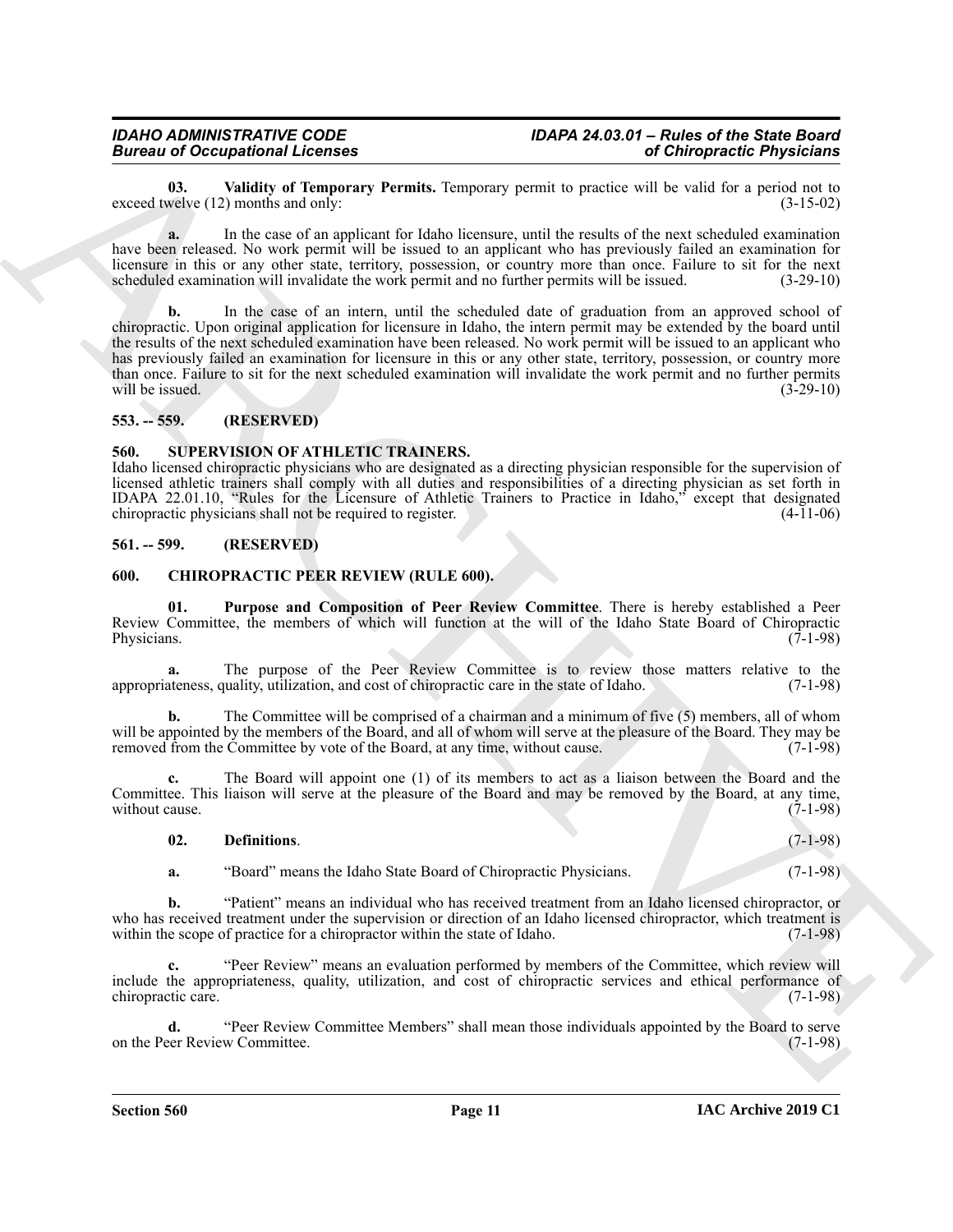**e.** "Individual Reviewers" means those individual members of the Committee who are designated by man of the Committee to conduct a peer review evaluation of any particular matter. (7-1-98) the chairman of the Committee to conduct a peer review evaluation of any particular matter.

#### <span id="page-11-0"></span>**03. Committee Criteria**. (7-1-98)

**a.** Requirements for Membership: To be considered for appointment to the Committee, an applicant (7-1-98)  $\frac{1}{7}$ shall:  $\frac{7}{7}$ -1-98)

i. Hold a current Idaho license to practice chiropractic, which license is in good standing and which has never been the subject of a formal disciplinary action in any jurisdiction; (7-1-98)

ii. Be actively engaged in the practice of chiropractic for the past four  $(4)$  years, with the most recent of those years having been spent in Idaho. two  $(2)$  of those years having been spent in Idaho.

iii. Obtain such peer review training as may be required by the Board. (3-15-02)

**b.** Appointment Process: Each year the Board will notify all Idaho licensed chiropractors of the process and deadlines by which they may self-submit for membership on the Committee. (7-1-98)

i. The submissions will be maintained on file for one (1) year; after which time they will be discarded without notice to the applicants. (7-1-98)

ii. The Board will notify those individuals who are named to the Committee of their appointment.

(7-1-98)

**c.** Limitations of Peer Review Committee Members. While serving on the Peer Review Committee, a member shall not: (7-1-98)

i. Solicit to do independent medical examinations and/or reviews for insurance companies, attorneys or other third parties; (7-1-98)

ii. Utilize any designation or other reference to Committee membership on any advertisement, including telephone book, office, letterhead, or any other place. (7-1-98)

**d.** Reimbursement: Committee members will be afforded expense reimbursement in accordance with state employee travel regulations upon Board approval. (7-1-98)

#### <span id="page-11-3"></span>**04. Standards**. (7-1-98)

Bureau of Occupation at Lemmatic scheme of the consistency of Orientation and the Channel Scheme of the Channel Scheme of the Channel Scheme of the Channel Scheme of the Channel Scheme of the Channel Scheme of the Channel **a.** In conducting any review, the Committee will utilize the Guidelines for Chiropractic Quality Assurance and Practice Parameters, Proceedings of the Mercy Center Consensus Conference, and Procedural/ Utilization Facts, Chiropractic/Physical Therapy Treatment Standards, a Reference Guide, 6th Edition, Robert E. Olson, D.C. (3-30-07)

**b.** The reviewing chiropractors will be expected to utilize their own experience and other reference n ascertaining the reasonableness and appropriateness of care provided. (7-1-98) sources in ascertaining the reasonableness and appropriateness of care provided.

<span id="page-11-4"></span>**05. Who May Utilize the Services of the Committee**. A request for peer review may be submitted to the Committee by a patient, the patient's legal representative, an insurer or other third-party payor or health care<br>provider, or the treating chiropractic physician. (7-1-98) provider, or the treating chiropractic physician.

**06. Form of Request**. A request for peer review must be submitted to the Committee on forms available from the Board offices. (7-1-98)

<span id="page-11-2"></span><span id="page-11-1"></span>

| 07. | <b>Fees for Review.</b> The following fees will be assessed: | $(7-1-98)$ |
|-----|--------------------------------------------------------------|------------|
| a.  | If review is requested by a patient: no charge.              | $(7-1-98)$ |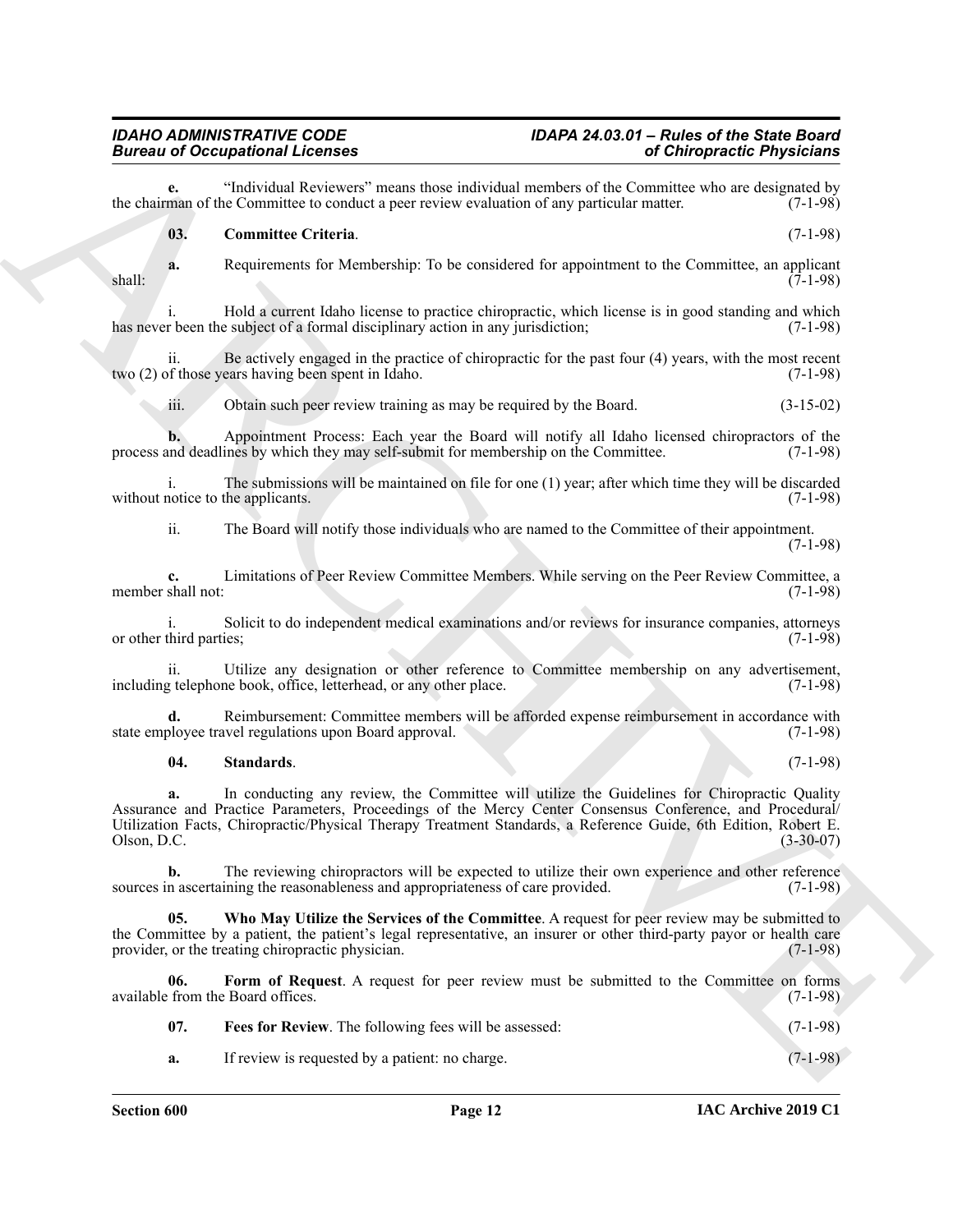**b.** If review is requested by a treating physician, an insurer or third party provider: (7-1-98)

i. One hundred twenty-five dollars  $(\$125)$  for a review of claims in the amount of one thousand  $(\$1,000)$  or less; dollars  $(\$1,000)$  or less;

ii. Two hundred fifty dollars (\$250) for a review of claims in the amount of one thousand one dollars or more and not exceeding three thousand dollars (\$3,000): (3-30-01)  $($1,001)$  or more and not exceeding three thousand dollars  $($3,000)$ ;

iii. Three hundred fifty dollars (\$350) for a review of claims in the amount of three thousand one dollars (\$3,001) or more; (3-30-01)

**c.** Payment for reviews by the insurer or third-party provider is required prior to implementation of any review process. (7-1-98)

#### <span id="page-12-7"></span>**08. Procedures for Review**. (7-1-98)

**a.** All reviews will be blind reviews. The identity of the patient, treating physician, and any insurer or third-party payor for the services will be unknown to the individual reviewers. (7-1-98)

**b.** Peer review will be conducted only upon request. The opportunity for participation in the review will be made available to the non-requesting party or parties. With the exception of the treating chiropractic physician, there is no requirement of participation in the peer review process. (7-1-98) physician, there is no requirement of participation in the peer review process.

A treating chiropractic physician shall fully cooperate with a peer review and shall respond to any r all records requested by the committee or its agent within fourteen (14) days.  $(3-24-17)$ inquiry and deliver all records requested by the committee or its agent within fourteen (14) days.

**d.** Reviews will be conducted by three (3) individual reviewers, to be chosen from the membership of the Committee by the chairman. (7-1-98)

**e.** The individual reviewers will conduct their evaluation, reach an agreement as to their recommended outcome, and report that recommendation to the chairman. The recommendation of the three (3) reviewers will not be subject to appeal. (3-24-17)

Given to Occupational Licensins<br>
(a) Chinese transfer to a analog physician and moreover this particular to the symptomistic control of the symptomistic control of the symptomistic control of the symptomistic control of t **f.** If it is the opinion of the reviewers that a licensed chiropractic physician has violated any of the laws and rules governing continued licensure, the chairman will immediately refer the original request for peer review for investigation and potential disciplinary action by the Board. The chairman will also immediately notify the Board liaison (3-24-17)

#### <span id="page-12-0"></span>**601. -- 604. (RESERVED)**

#### <span id="page-12-9"></span><span id="page-12-1"></span>**605. CODE OF ETHICS (RULE 605).**

Chiropractic physicians are responsible for maintaining and promoting ethical practice in accordance with the ethical principles set forth in Appendix  $A$  in these rules.

#### <span id="page-12-2"></span>**606. -- 699. (RESERVED)**

#### <span id="page-12-8"></span><span id="page-12-3"></span>**700. CLINICAL NUTRITION CERTIFICATION AND PRACTICE.**

The Board may issue clinical nutrition certification to a chiropractic physician licensed by the Board who successfully completes the minimum education and complies with requirements in Chapter 7, Title 54, Idaho Code governing clinical nutrition certification and the requirements of Sections 700 through 706. (3-22-18)

#### <span id="page-12-5"></span><span id="page-12-4"></span>**701. APPLICATION FOR CLINICAL NUTRITION CERTIFICATION.**

<span id="page-12-6"></span>**01. Filing an Application**. Applicants for clinical nutrition certification must submit to the Board at its official address a complete application, verified under oath, on forms approved by the Board together with appropriate fee(s) and supporting documentation.  $(3-22-18)$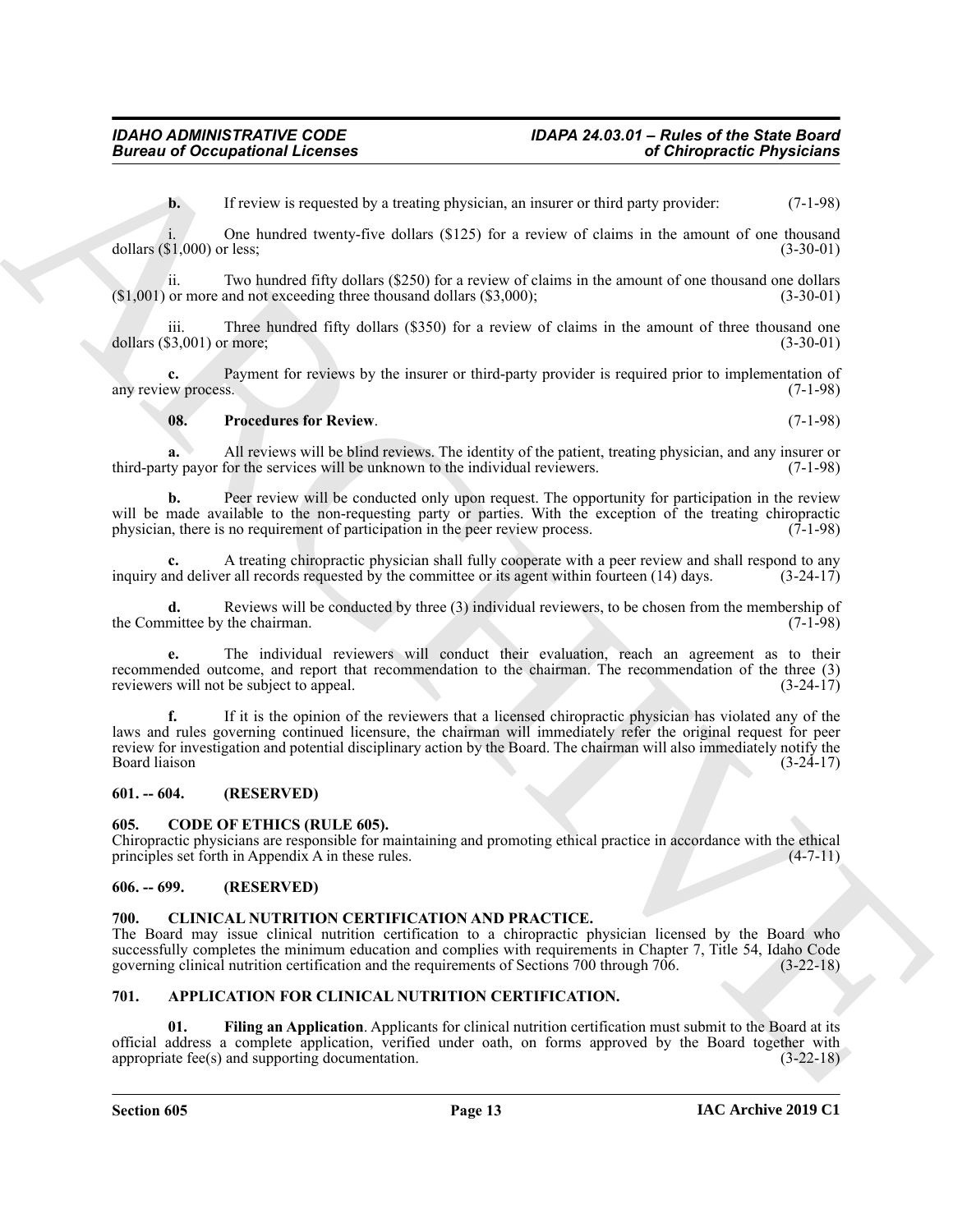#### <span id="page-13-7"></span><span id="page-13-6"></span><span id="page-13-5"></span><span id="page-13-3"></span><span id="page-13-2"></span><span id="page-13-0"></span>**702. REQUIREMENTS FOR CLINICAL NUTRITION CERTIFICATION.**

<span id="page-13-4"></span><span id="page-13-1"></span>

|                  | <b>Bureau of Occupational Licenses</b>                                                                                                                                                                                                                                                             |                                                                                                           | of Chiropractic Physicians |
|------------------|----------------------------------------------------------------------------------------------------------------------------------------------------------------------------------------------------------------------------------------------------------------------------------------------------|-----------------------------------------------------------------------------------------------------------|----------------------------|
| 02.              | third party documents that may be required under the qualifications for clinical nutrition certification.                                                                                                                                                                                          | <b>Supporting Documents</b> . The applicant must provide or facilitate the provision of any supporting    | $(3-22-18)$                |
| 03.              | information, documents, and fees are received by the Board.                                                                                                                                                                                                                                        | Applications Must Be Complete. Applications will not be considered complete until all required            | $(3-22-18)$                |
| 04.              | recertification and all supporting documents are free from any fraud or material misrepresentations and shall be<br>subject to discipline pursuant to Chapter 7, Title 54, Idaho Code.                                                                                                             | No Misrepresentation. The application for certification and for reissuance of certification or            | $(3-22-18)$                |
| 05.              | activity for twelve (12) consecutive months, the application on file with the Board will be deemed denied and will be<br>terminated upon a thirty (30) day written notice, unless the applicant demonstrates good cause to the Board.                                                              | <b>Lack of Activity.</b> If an applicant fails to respond to a Board request or an application has lacked | $(3-22-18)$                |
| 06.              | certification or the practice of clinical nutrition by a licensee shall be subject to investigation and discipline pursuant<br>applicable provisions of Chapter 7, Title 54, Idaho Code, and rules of the Board.                                                                                   | Violations. Violation of the laws or rules governing issuance or maintenance of clinical nutrition        | $(3-22-18)$                |
| 702.             | REQUIREMENTS FOR CLINICAL NUTRITION CERTIFICATION.<br>The Board may grant clinical nutrition certification to a licensee who completes an application, pays the applicable<br>fees and meets the following requirements:                                                                           |                                                                                                           | $(3-22-18)$                |
| 01.              | General.                                                                                                                                                                                                                                                                                           |                                                                                                           | $(3-22-18)$                |
| a.<br>Board.     |                                                                                                                                                                                                                                                                                                    | Hold and maintain a current, active, unrestricted license as a chiropractic physician issued by the       | $(3-22-18)$                |
| b.<br>following: | or regulatory entity; provided the applicant may make written request to the Board for an exemption review to<br>determine the applicant's suitability for certification, which the Board shall determine in accordance with the                                                                   | Not have been on probation or otherwise disciplined by the Board or by any other licensing board          | $(3-22-18)$                |
|                  | discipline and any supplemental information provided by the applicant bearing upon the applicant's suitability for<br>certification. The Board may, at its discretion, grant an interview of the applicant. During the review, the Board shall<br>consider the following factors or evidence:      | The exemption review shall consist of a review of any documents relating to the probation or              | $(3-22-18)$                |
| (1)              | The severity or nature of the violation(s) resulting in probation or discipline;                                                                                                                                                                                                                   |                                                                                                           | $(3-22-18)$                |
| (2)              | The period of time that has passed since the violation(s) under review;                                                                                                                                                                                                                            |                                                                                                           | $(3-22-18)$                |
| (3)              | The number or pattern of violations or other similar incidents;                                                                                                                                                                                                                                    |                                                                                                           | $(3-22-18)$                |
| (4)              |                                                                                                                                                                                                                                                                                                    | The circumstances surrounding the violation(s) that would help determine the risk of repetition;          | $(3-22-18)$                |
| (5)              | including but not limited to, whether the violation(s) related to clinical practice, involved patient care, a violation of<br>any state or federal law, rule or regulation relating to controlled substances or to a drug, substance or product<br>identified in Section 54-704(3)(b), Idaho Code; | The relationship of the violation(s) to the practice of chiropractic or any health care profession,       | $(3-22-18)$                |
| (6)<br>and       | participation in treatment, payment of restitution, or any other factors that may be evidence of current rehabilitation;                                                                                                                                                                           | The applicant's activities since the violation(s) under review, such as employment, education,            | $(3-22-18)$                |
|                  |                                                                                                                                                                                                                                                                                                    |                                                                                                           |                            |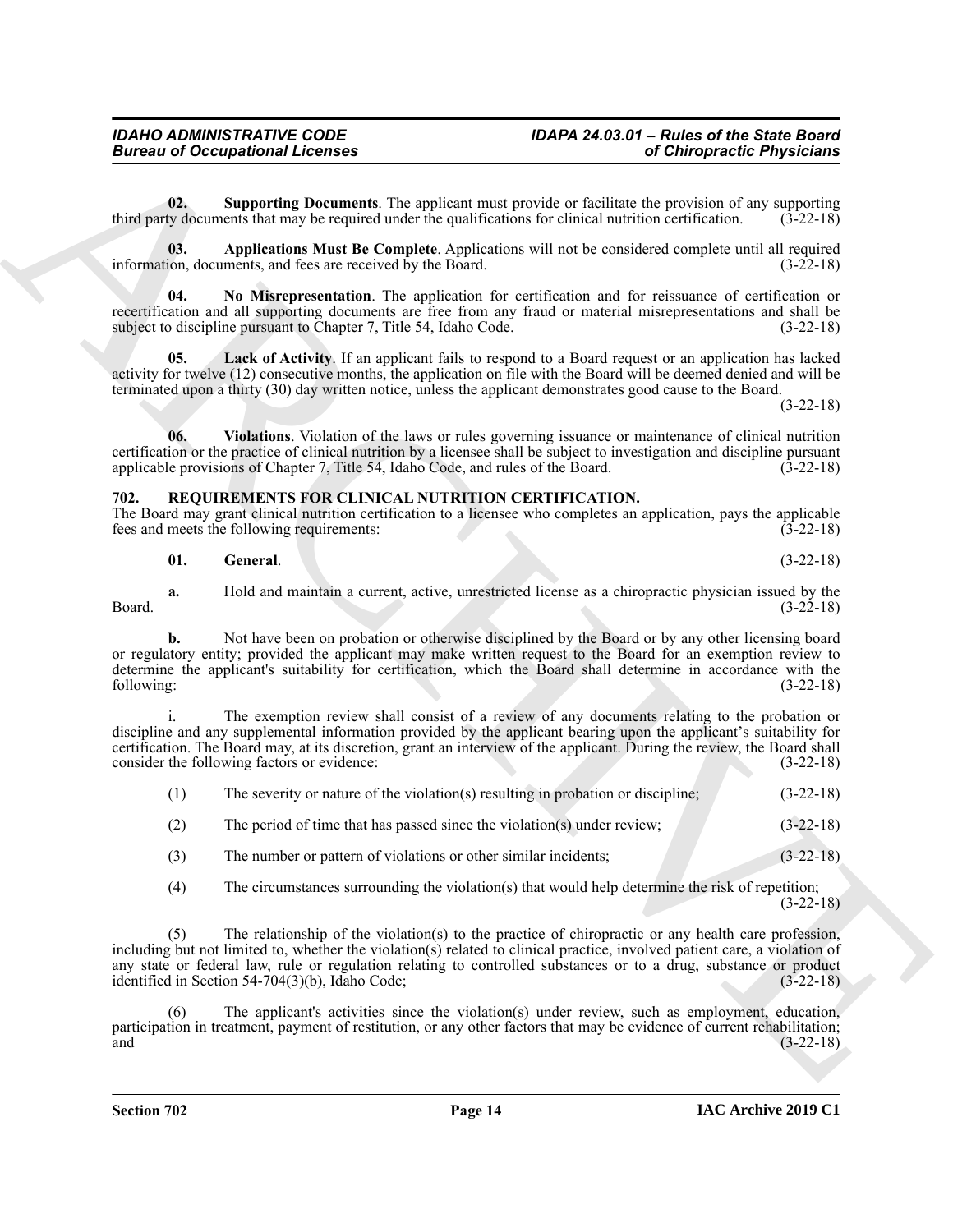### *IDAHO ADMINISTRATIVE CODE IDAPA 24.03.01 – Rules of the State Board*

(7) Any other mitigating or aggravating circumstances. (3-22-18)

ii. The applicant shall bear the burden of establishing current suitability for certification. (3-22-18)

**c.** Successfully complete the requirements of Section 54-717, Idaho Code, and Section 702. (3-22-18)

Given to Cocapacitorial Licensins<br>
(a) Chinese registres and Chinese registres and Chinese registres and Chinese registres and Science registres and Science registres and Science registres and Science registres and Scienc **d.** Written verification of current health care provider cardiopulmonary resuscitation (CPR) certification. Health care provider CPR certification must be from a course that includes a hands-on skill component as provided by the American Heart Association, American Red Cross, American Health and Safety Institute or similar provider approved by the Board. Written verification of current basic life support (BLS) certification. All chiropractic physicians holding clinical nutrition certification must maintain current health care provider CPR and BLS certification as provided in this Section.

**e.** Certify that the chiropractic physician has BLS equipment on the premises where clinical nutrition treatment is being performed. BLS equipment shall include at a minimum: (3-22-18)

|      | Rescue breathing equipment. | $(3-22-18)$ |
|------|-----------------------------|-------------|
| ii.  | Oxygen.                     | $(3-22-18)$ |
| iii. | Epinephrine.                | $(3-22-18)$ |

**f.** Certify that the chiropractic physician possesses and will provide to patients informed consent documentation that explains the benefits and potential risks of the specific course of intravenous or injectable nutrition therapy that is being proposed and that the physician will in advance obtain from the patient written voluntary permission to perform the proposed therapy in accordance with Section 54-717(7), Idaho Code.

(3-22-18)

**g.** Payment of all fines, costs, fees or other amounts that are due and owing to the Board or in compliance with a payment arrangement with the Board is required to be eligible for clinical nutrition certification pursuant to Sections 700 through 706. pursuant to Sections  $700$  through  $706$ .

<span id="page-14-0"></span>**02. Didactic Education Requirement**. Provide a certificate or other evidence acceptable to the Board of successful completion of a minimum of seven (7) credits (seventy-seven (77) hours) of didactic human nutrition, nutrition biochemistry, and nutritional pharmacology courses. The certificate or other evidence of successful completion must be provided directly to the Board by the educational institution. (3-22-18)

Until January 1, 2019, chiropractic physicians licensed by the Board who commenced obtaining the didactic education requirements of this Section on or after January 1, 2013 and thereafter successfully completed those requirements may be determined to have satisfied the requirements of this Section by presenting a certificate or other evidence acceptable to the Board of successful completion. (3-22-18)

**b.** After January 1, 2019, chiropractic physicians licensed by the Board who apply for clinical nutrition certification may be determined to have satisfied the didactic education requirements only if they present a certificate or other evidence acceptable to the Board pursuant to this Section demonstrating they commenced obtaining the didactic education required by this Section no earlier than three (3) years prior to applying for clinical nutrition certification and thereafter successfully completed the requirements. (3-22-18)

<span id="page-14-1"></span>**03. Practicum Requirement**. Provide a certificate or other evidence acceptable to the Board of successful completion of a minimum of twenty-four (24) hours of practicum in intravenous and injectable nutrient therapy, which must include: sterile needle practices, phlebotomy, proper injection techniques, intravenous therapy techniques, intramuscular injection techniques, safety practices, and use and expected outcomes utilizing micronutrients, response to adverse effects, lab testing, and blood chemistry interpretation. (3-22-18)

**a.** The practicum of any applicant for clinical nutrition certification required by this Section must commence after July 1, 2017, and be successfully completed within two (2) years of the date of application.

(3-22-18)

**Section 702 Page 15**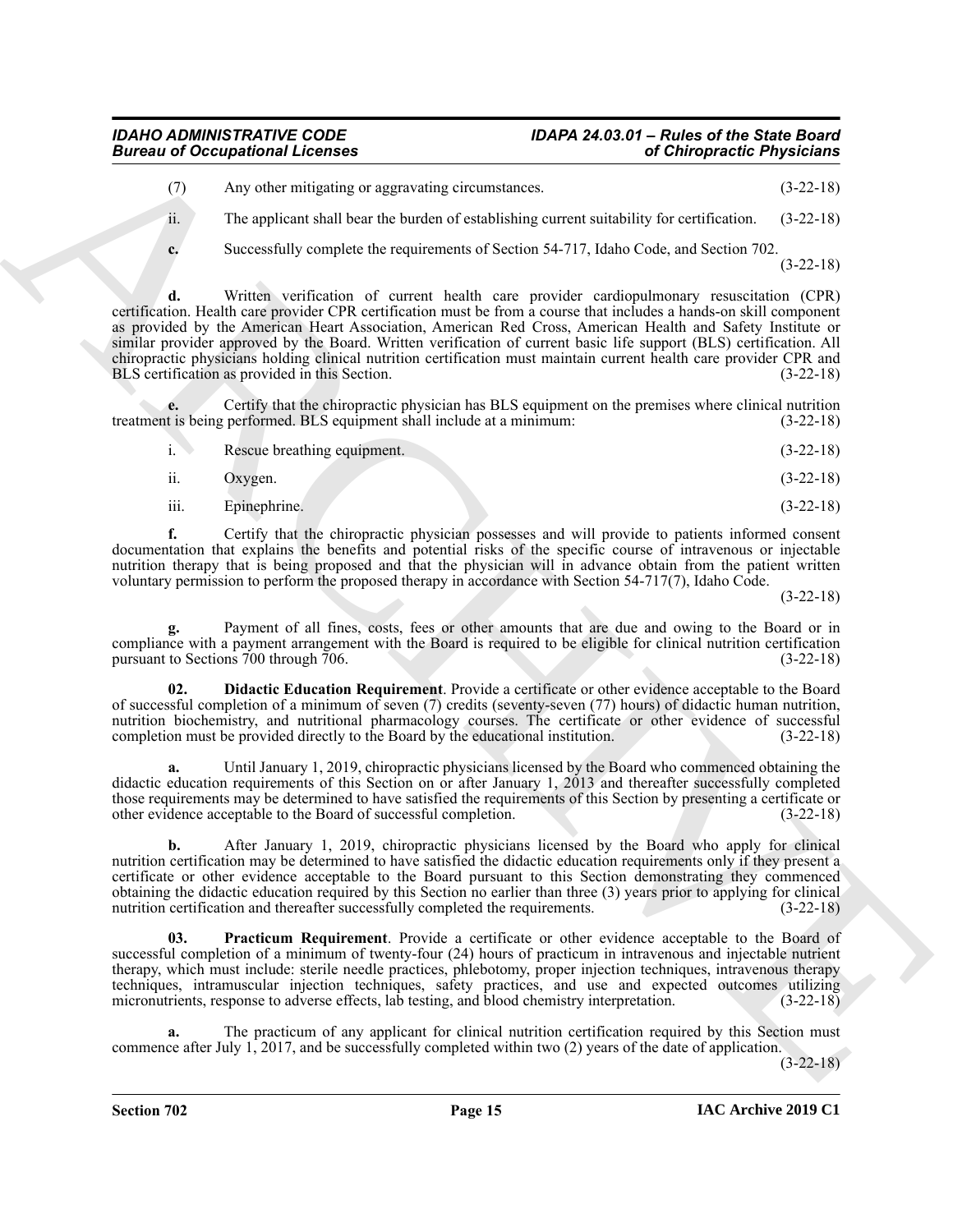**b.** After July 1, 2019, the practicum of any applicant for clinical nutrition certification required by this Section must not have commenced more than two (2) years prior to the date of application for clinical nutrition certification and be successfully completed thereafter. (3-22-18) certification and be successfully completed thereafter.

<span id="page-15-5"></span>**04. Accredited Institution and Program Requirement**. The courses and practicum required by Subsections 702.02 and 702.03 must be taken from an accredited chiropractic college or other accredited institution of higher education. In addition the courses and practicum must be from an accredited program at the college or institution or be a program approved by the Board. (3-22-18)

For purposes of this Section "accredited" means accredited by an accrediting agency recognized by the United States Department of Education. (3-22-18)

**b.** For purposes of this Section "approved by the Board" means a program that is a "recognized candidate for accreditation," has "initial accreditation" status or "preaccreditation" status by an accrediting body recognized by the United States Department of Education, or is substantially equivalent to a program having that status. (3-22-18) status.  $(3-22-18)$ 

**c.** An applicant for clinical nutrition certification shall bear the burden to demonstrate their education and training in clinical nutrition meets the requirements of this Section, including both the accredited institution and accredited program requirements. (3-22-18)

<span id="page-15-7"></span><span id="page-15-6"></span>**05. Audit of Compliance with Clinical Nutrition Certification and Recertification Requirements**. The Board may conduct audits to confirm that licensees meet the requirements to maintain clinical nutrition certification and recertification. In the event a licensee audited by the Board fails to provide documentation or other evidence acceptable to the Board of meeting the clinical nutrition certification or recertification requirements as verified to the Board as part of their annual license renewal or the recertification process the matter will be referred to Bureau's investigative unit for investigation and potential disciplinary proceedings by the Board. Bureau's investigative unit for investigation and potential disciplinary proceedings by the Board.

Given to Occupational Leonics<br>
Valid May 18 (2014) and the Alta method in an opplicate the late and the late method control of the late method with the state of the late method with the state of the late method with the s **06. Requirement to Maintain Supporting Documentation**. A licensee need not submit documentation to the Board with a chiropractic license renewal application verifying qualifications for annual issuance of clinical nutrition certification pursuant to Section 703, or verifying qualifications to recertify clinical nutrition certification pursuant to Section 706. However, a licensee must maintain documentation for a period of five (5) years verifying the licensee has satisfied the requirements. A licensee must submit the documentation to the Board if the annual reissuance or the recertification is audited. All documentation must include the licensee's name, and as applicable, the date the course or other required activity commenced and was completed, provider name, course title and description, length of the course/activity, and other information required by the Board. (3-22-18)

#### <span id="page-15-1"></span><span id="page-15-0"></span>**703. ANNUAL ISSUANCE OF CLINICAL NUTRITION CERTIFICATION WITH LICENSE RENEWAL.**

<span id="page-15-2"></span>**01. Expiration Date**. Chiropractic physicians' clinical nutrition certification expires on the expiration date of their chiropractic license and must be issued annually with the renewal of their license pursuant to Section 250. The Board shall waive the clinical nutrition certification fee in conjunction with the first timely renewal of the chiropractic license after initial clinical nutrition certification. (3-22-18)

<span id="page-15-4"></span>**02. Issuance**. Clinical nutrition certification shall be issued annually by timely submission of a chiropractic license renewal application, payment of the chiropractic license renewal fee, the clinical nutrition certification fee, any amounts owing pursuant to Subsection 702.01.g., and verifying to the Board that the licensee is in compliance with the requirements for clinical nutrition certification as provided in the Board's laws and rules.

(3-22-18)

#### <span id="page-15-3"></span>**03. Failure to Comply with Issuance Requirements**. (3-22-18)

**a.** If a licensee with clinical nutrition certification fails to verify meeting clinical nutrition certification annual issuance requirements when renewing their chiropractic physician license the clinical nutrition certification is canceled and the chiropractic physician license will be renewed without clinical nutrition certification. (3-22-18)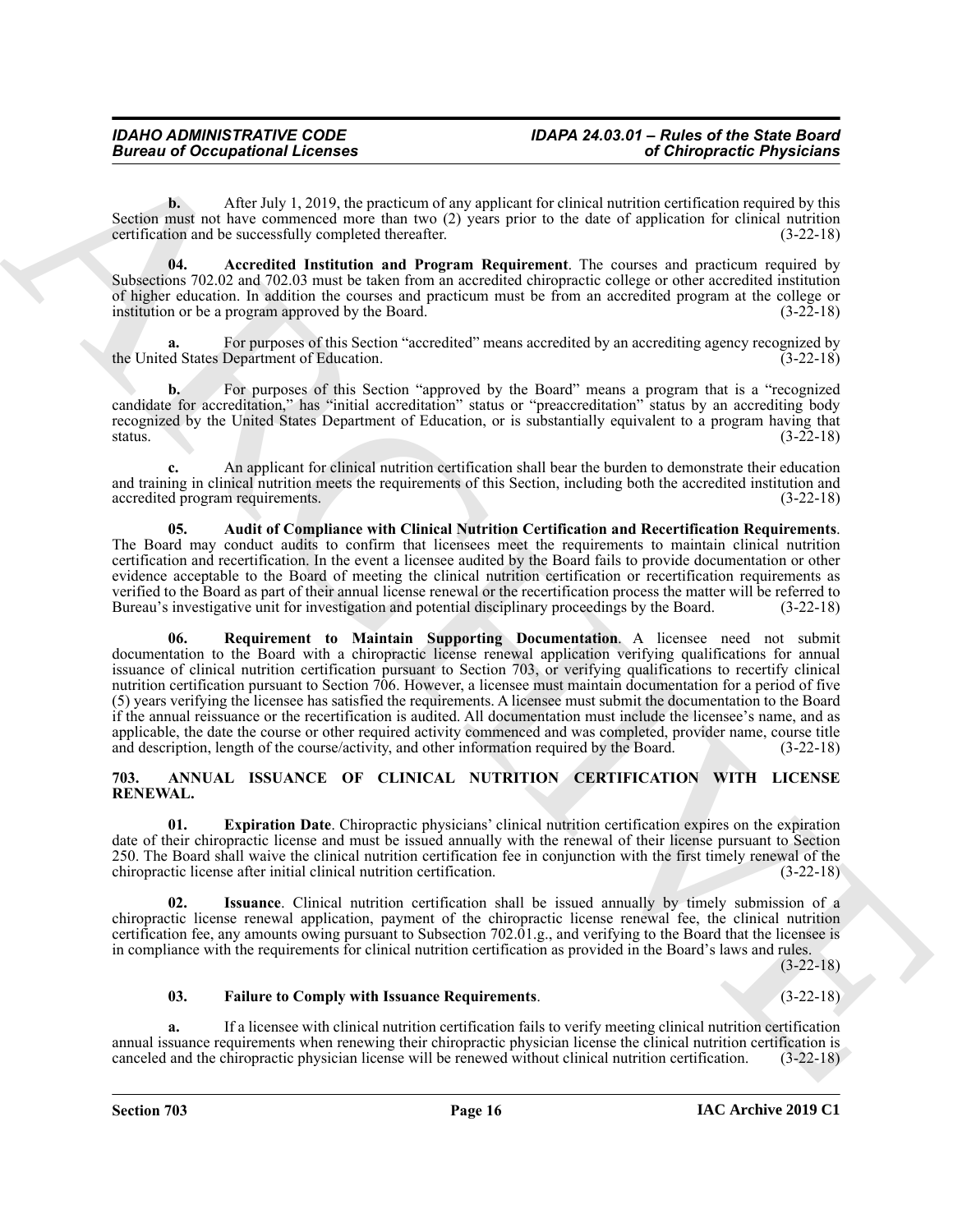### *Bureau of Occupational Licenses*

**b.** If a licensee with clinical nutrition certification fails to timely renew their chiropractic physician license their clinical nutrition certification is canceled. (3-22-18)

**c.** Clinical nutrition certification canceled pursuant to this Section may be reissued within three (3) years in accordance with Section 704. (3-22-18)

#### <span id="page-16-10"></span><span id="page-16-9"></span><span id="page-16-0"></span>**704. REISSUANCE OF CANCELLED CLINICAL NUTRITION CERTIFICATION.**

**01.** Reissuance. Clinical nutrition certification canceled pursuant to Subsection 703.03 may be within three (3) years of cancellation as follows: (3-22-18) reissued within three  $(3)$  years of cancellation as follows:

**a.** Submission of a reissuance application and payment of the current clinical nutrition certification fee. (3-22-18)

**b.** Submission of any other documents required by the Board for reissuance including but not limited (3-22-18) to:  $(3-22-18)$ 

i. Documentation of holding current licensure as a chiropractic physician from the Board meeting the ents of Section 702. requirements of Section 702.

ii. Documentation of compliance with clinical recertification requirements in accordance with Section 706. (3-22-18)

iii. Documentation of current health care provider CPR and BLS certification and certification that the chiropractic physician has BLS equipment on the premises where clinical nutrition treatment is performed and that informed consent and voluntary permission to perform the proposed therapy are being used in accordance with Section 702. (3-22-18) Section 702. (3-22-18)

#### <span id="page-16-3"></span><span id="page-16-1"></span>**705. CLINICAL NUTRITION CERTIFICATION CANCELLED FOR OVER THREE (3) YEARS.**

<span id="page-16-4"></span>Clinical nutrition certification canceled for a period of more than three (3) years may not be reissued. The chiropractic physician so affected shall be required to make application to the Board in compliance with Section 701 and Section 702 and pay the application and other fees for new clinical nutrition certification. The applicant shall be reviewed by the Board and considered as follows: (3-22-18)

Given to Occupational Licensins<br>
Leave and the state in the state of the state of the state of the state of the state of the state of the state of the state of the state of the state of the state of the state of the state **01. Current Competency and Training**. The chiropractic physician shall fulfill requirements as determined by the Board that demonstrate the chiropractic physician's competency to regain clinical nutrition certification in this state. Such requirements may include, but are not limited to, education, supervised practice, and examination, including some or all education, training and other requirements for original clinical nutrition certification as set forth in Section 54-717, Idaho Code, and Section 702. certification as set forth in Section 54-717, Idaho Code, and Section 702.

<span id="page-16-5"></span>**02. New Clinical Nutrition Certification**. Chiropractic Physicians who fulfill the conditions and requirements of this Section may be granted a new clinical nutrition certification. (3-22-18)

#### <span id="page-16-6"></span><span id="page-16-2"></span>**706. CLINICAL NUTRITION RECERTIFICATION REQUIREMENT.**

<span id="page-16-8"></span>**01. Recertification in Clinical Nutrition Every Three (3) Years**. After Initial certification in clinical nutrition, chiropractic physicians must recertify in clinical nutrition every three (3) years in order to maintain clinical nutrition certification. (3-22-18) nutrition certification.

<span id="page-16-7"></span>**02. Annual Verification of Meeting Requirements**. In order to maintain clinical nutrition certification pursuant to Section 54-717, Idaho Code, and Section 700, chiropractic physicians having clinical nutrition certification must annually verify, along with their chiropractic license renewal, pursuant to Subsection 706.01 by attesting to the Board they are in compliance with the requirements to recertify in clinical nutrition the following: (3-22-18)

**a.** Completion within the three (3) years prior to required recertification of a twelve (12) hour in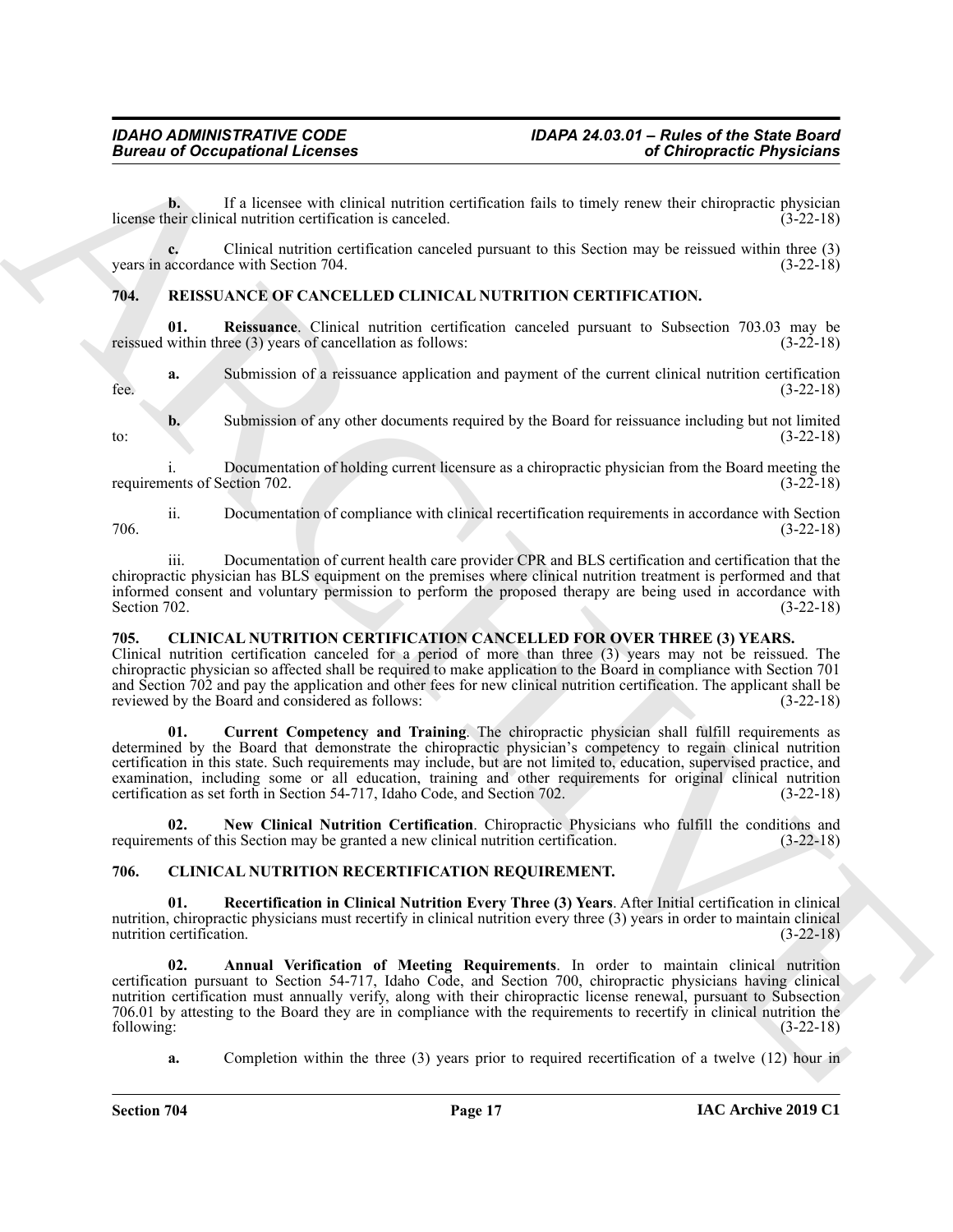### *IDAHO ADMINISTRATIVE CODE IDAPA 24.03.01 – Rules of the State Board*

person face to face classroom course from an institution and program meeting Section 702.04 accreditation requirements. The course must include both didactic education and practical review and practice of contemporary developments and best practices to maintain core competency in the practice of clinical nutrition as set forth in Section 54-716, Idaho Code, and Section 54-717, Idaho Code. (3-22-18)

**b.** Current licensure as a chiropractic physician issued by the Board meeting the requirements of Section 702. (3-22-18) Section 702. (3-22-18)

**c.** Current health care provider CPR and BLS certification and that BLS equipment is maintained on the premises where clinical nutrition treatment is performed pursuant to Section 702. (3-22-18)

**d.** They possess and will provide to patients informed consent documentation that explains the benefits and potential risks of the specific course of intravenous or injectable nutrition therapy that is being proposed and that the physician will in advance obtain from the patient written voluntary permission to perform the proposed therapy in accordance with Section 54-717(7), Idaho Code. (3-22-18)

<span id="page-17-2"></span>**03. Recertification is in Addition to Required Annual Continuing Education**. The twelve (12) hour recertification course requirement is in addition to the annual eighteen (18) hours of continuing education required under Subsection 300.01. (3-22-18)

<span id="page-17-1"></span>**04. Failure to Timely Recertify in Clinical Nutrition**. Clinical nutrition certification not timely recertified in accordance with Section 706 shall expire and be canceled. Clinical nutrition certification canceled for failure to recertify may be reissued within three (3) years in accordance with Section 704. (3-22-18) failure to recertify may be reissued within three  $(3)$  years in accordance with Section 704.

#### <span id="page-17-3"></span><span id="page-17-0"></span>**707. OBTAINING AND INDEPENDENTLY ADMINISTERING CLINICAL NUTRITION PRESCRIPTION DRUG PRODUCTS.**

A chiropractic physician with clinical nutrition certification as defined by Sections 54-704(4), 54-716 and 54-717, Idaho Code, may obtain and independently administer prescription drug products in the practice of chiropractic subject to the conditions below. (3-22-18) subject to the conditions below.

<span id="page-17-4"></span>**01. Current Certification in Clinical Nutrition Required**. Only chiropractic physicians who hold current certification in clinical nutrition by the Board may obtain and independently administer prescription drug products during chiropractic practice. (3-22-18)

<span id="page-17-5"></span>**02. Obtain Prescription Drugs Products from the Formulary**. A chiropractic physician with clinical nutrition certification may not obtain a prescription drug product that is not listed in the chiropractic clinical nutrition formulary. (3-22-18) formulary. (3-22-18)

<span id="page-17-6"></span>**03. Only Administer Prescription Drug Products from the Formulary**. Chiropractic physicians with clinical nutrition certification may only administer those prescription drug products listed in the chiropractic clinical nutrition formulary. (3-22-18)

<span id="page-17-8"></span>**a.** Chiropractic physicians with clinical nutrition certification shall not prescribe, dispense, distribute, to a patient the use of a prescription drug product.  $(3-22-18)$ or direct to a patient the use of a prescription drug product.

Branch are the characteristic control in the state of the state of the characteristic properties of the state of the state of the state of the state of the state of the state of the state of the state of the state of the **04. Routes of Administration and Dosing of Prescription Drug Products**. Prescription drug products listed in the chiropractic clinical nutrition formulary may be administered through oral, topical, intravenous, intramuscular or subcutaneous routes by a chiropractic physician with clinical nutrition certification. The route of administration and dosing shall be in accordance with the product's labeling as approved by the federal food and drug administration or with the manufacturer's instructions. (3-22-18) administration or with the manufacturer's instructions.

**05. Practice Limited to Chiropractic Physicians with Clinical Nutrition Certification**. Chiropractic interns, chiropractic assistants, holders of chiropractic temporary practice permits and others working under the authority or direction of a chiropractic physician may not perform any practice or function requiring clinical nutrition certification. (3-22-18) nutrition certification.

<span id="page-17-9"></span><span id="page-17-7"></span>**06. Sale, Transfer, or Other Distribution of Prescription Drugs Prohibited**. Chiropractic physicians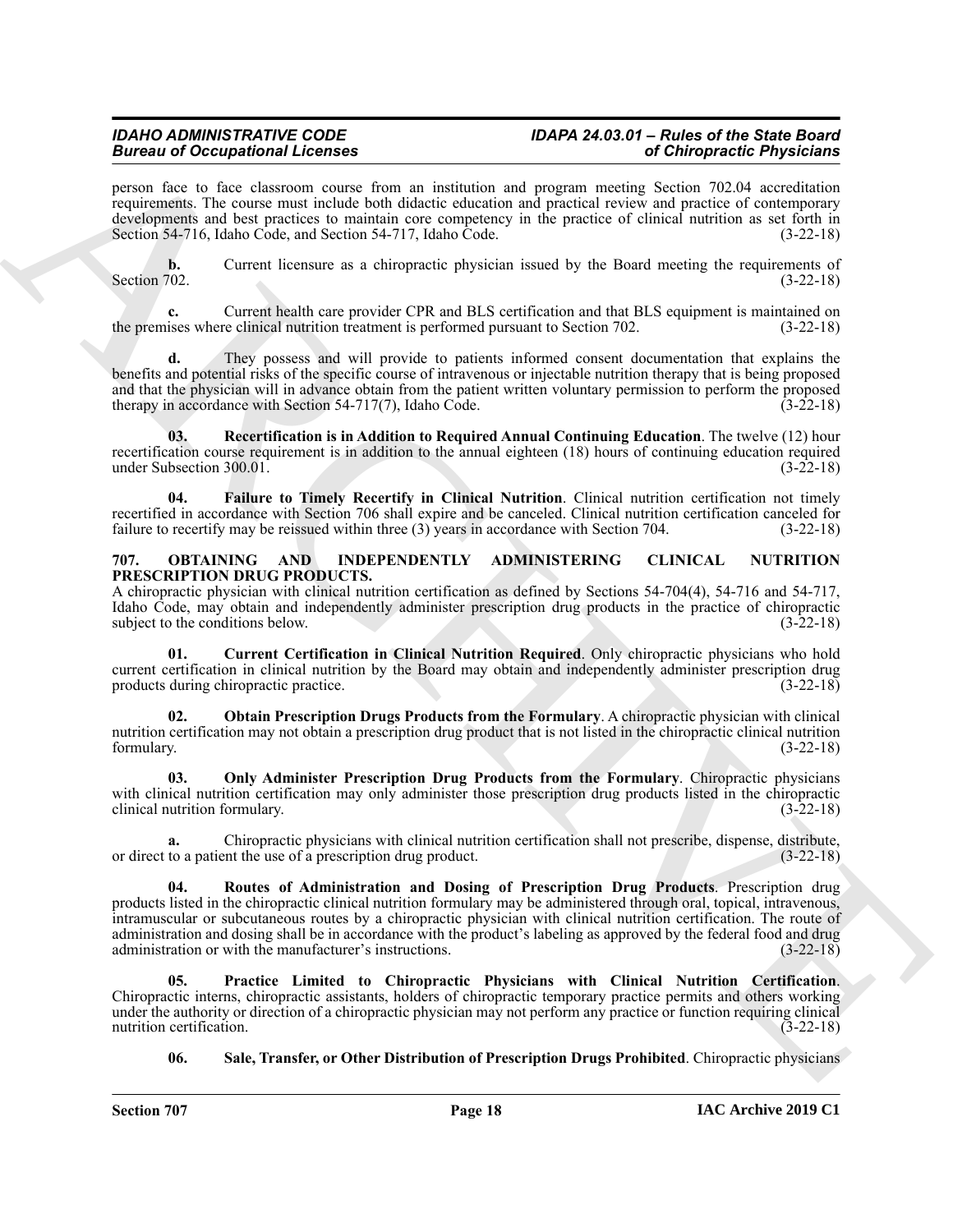### *IDAHO ADMINISTRATIVE CODE IDAPA 24.03.01 – Rules of the State Board*

with clinical nutrition certification may obtain and administer prescription drug products to a patient only in accordance with this Section 707. Chiropractic physicians may not prescribe, sell, transfer, dispense, or otherwise distribute prescription drug products to any person or entity. Prescription drug products not administered to a patient shall be handled in accordance with Subsections  $708.05$ ,  $708.06$ , and  $708.07$ . (3-22-18)

#### <span id="page-18-1"></span><span id="page-18-0"></span>**708. CLINICAL NUTRITION FORMULARY.**

Chiropractic physicians certified in clinical nutrition may obtain and independently administer, during chiropractic practice, only the prescription drug products listed in this chiropractic clinical nutrition formulary and subject to the provisions hereof. (3-22-18)

**01. Chiropractic Clinical Nutrition Prescription Drug Formulary**. Prescription drug products that may be used by chiropractic physicians with clinical nutrition certification are limited to the following: (3-22-18)

<span id="page-18-2"></span>**a.** Vitamins: vitamin A, all B vitamins and vitamin C; (3-22-18)

**b.** Minerals: ammonium molybdate, calcium, chromium, copper, iodine, magnesium, manganese, m, selenium, sodium, and zinc; (3-22-18) potassium, selenium, sodium, and zinc;

| Fluids: dextrose, lactated ringers, plasma lyte, saline, and sterile water; | $(3-22-18)$ |
|-----------------------------------------------------------------------------|-------------|
| Epinephrine; and                                                            | $(3-22-18)$ |

<span id="page-18-8"></span><span id="page-18-6"></span>**e.** Oxygen for use during an emergency or allergic reaction. (3-22-18)

**02. Sources of Clinical Nutrition Prescription Drug Products**. Prescription drug products listed in the chiropractic clinical nutrition formulary shall be obtained only by a chiropractic physician with clinical nutrition certification and only from a source licensed under Chapter 17, Title 54, Idaho Code, that is a wholesale distributor, a manufacturer, a pharmacy, or an outsourcing facility and from no other source. (3-22-18)

Branch of Occupation I. Learning the strengthenial temperature and O Direction Christmas and Christmas and the strengthenial temperature and the strengthenial temperature and the strengthenial temperature and the strength **03. No Compounding of Prescription Drug Products**. No vitamin or mineral may be compounded, as defined in Section 54-1705, Idaho Code, by a chiropractic physician. A compounded drug product containing two (2) or more of the vitamins or minerals approved in the chiropractic clinical nutrition formulary shall be obtained for office use by a chiropractic physician with clinical nutrition certification only from an outsourcing facility licensed under Chapter 17, Title 54, Idaho Code and from no other source. A chiropractic physician may not obtain or use in chiropractic practice a compounded drug product containing a prescription drug product that is not included in the chiropractic clinical nutrition formulary. (3-22-18)

<span id="page-18-5"></span>**04. Limitations on Possession of Prescription Drug Products**. Possession of prescription drug products without a valid prescription drug order by chiropractic physicians licensed pursuant to Chapter 7, Title 54, Idaho Code, and certified pursuant to Sections 54-708, and 54-717, Idaho Code, or their agents or employees shall be limited to: (3-22-18)

**a.** Only those prescription drug products listed in Sections 54-716, Idaho Code, and in the chiropractic clinical nutrition formulary; (3-22-18)

**b.** Only those quantities reasonably required for use in the usual and lawful course of the chiropractic physician's clinical nutrition practice based on the patient panel size and history of orders. (3-22-18)

<span id="page-18-7"></span>**05. Prescription Drug Product Storage**. Clinical nutrition prescription drugs must be stored in accordance with United States Pharmacopeia-National Formulary requirements in an area maintained and secured appropriately to safeguard product integrity and protect against product theft or diversion. (3-22-18)

**06. Expired, Deteriorated, Adulterated, Damaged, or Contaminated Prescription Drug Products**. Expired, deteriorated, adulterated, damaged, or contaminated prescription drug products must be removed from stock and isolated for return, reclamation or destruction.

<span id="page-18-4"></span><span id="page-18-3"></span>**07.** Compliance with Federal and State Requirements. In addition to the requirements of the Idaho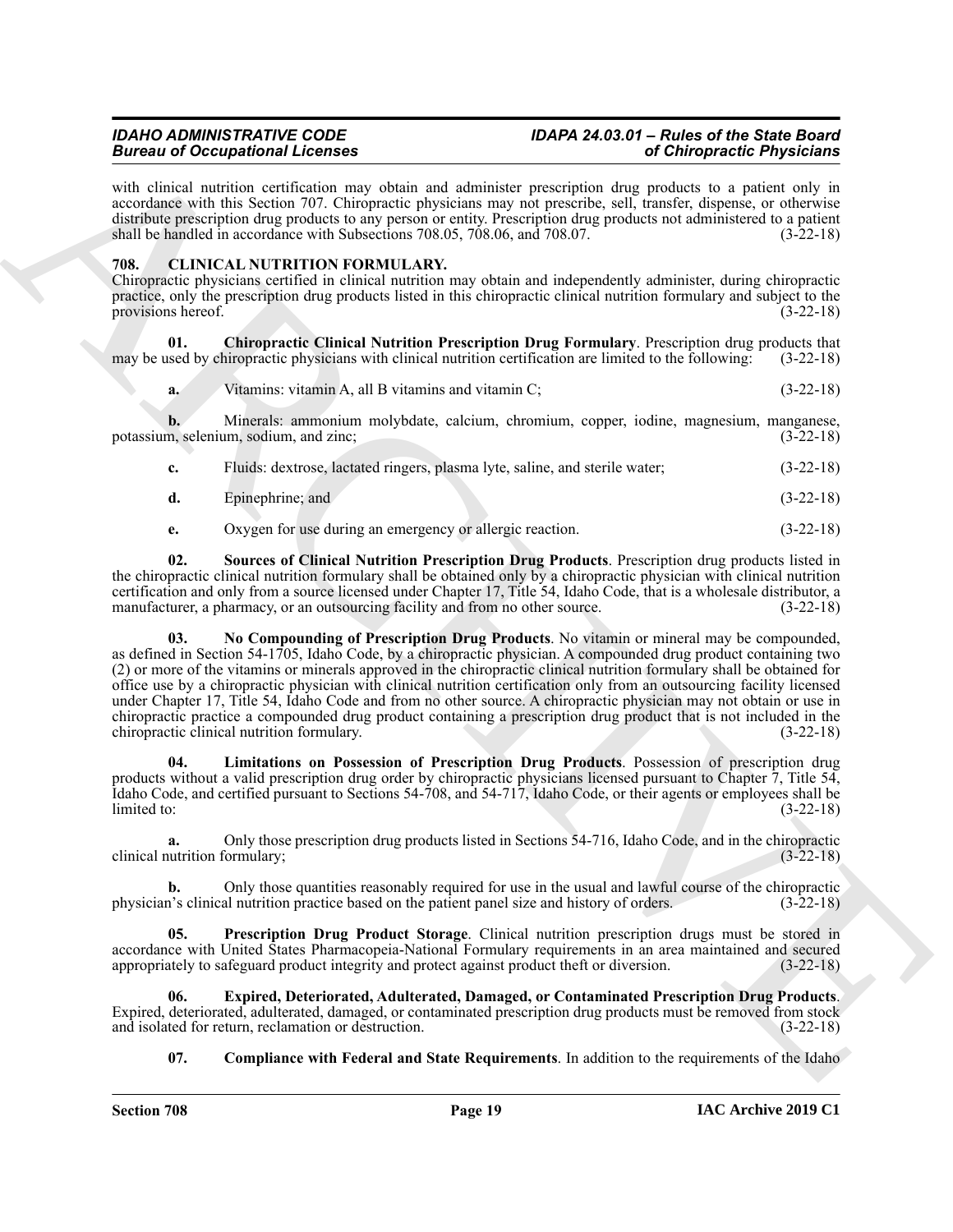Chiropractic Practice Act and rules of the Board, chiropractic physicians shall comply with all federal and state laws, rules and policies governing possession, storage, record keeping, use, and disposal of prescription drug products. (3-22-18)

#### <span id="page-19-2"></span><span id="page-19-0"></span>**709. MEDICAL WASTE.**

<span id="page-19-3"></span>Chiropractic physicians certified in clinical nutrition must dispose of medical waste during the practice of chiropractic clinical nutrition according to the following protocol: (3-22-18) chiropractic clinical nutrition according to the following protocol:

**Example 20** Cocapabilitation and the short state and the state of Obligation Collisions and the state of Collisions and the state of the state of the state of the state of the state of the state of the state of the state **01. Containers for Non-Sharp, Medical Waste**. Medical waste, except for sharps, must be placed in disposable containers/bags that are impervious to moisture and strong enough to preclude ripping, tearing, or bursting under normal conditions of use. The bags must be securely tied so as to prevent leakage or expulsion of solid or liquid waste during storage, handling, or transport. The containment system must have a tight-fitting cover and be kept clean and in good repair. All bags used for containment of medical waste must be clearly identified by label or color,  $(3-22-18)$ 

<span id="page-19-4"></span>**02. Containers for Sharps**. Sharps must be placed in impervious, rigid, puncture-resistant containers immediately after use. Needles must not be bent, clipped or broken by hand. Rigid containers of discarded sharps must either be labeled or colored like the disposable bags used for other medical waste, or placed in such labeled or colored bags. (3-22-18)

<span id="page-19-5"></span>**03. Storage Duration**. Medical waste may not be stored for more than seven (7) days, unless the storage temperature is below thirty-two (32) degrees Fahrenheit. Medical waste must never be stored for more than ninety (90) days. (3-22-18) ninety  $(90)$  days.

<span id="page-19-6"></span>**04. Waste Disposal**. Medical waste must be disposed of by persons knowledgeable in handling and disposal of medical waste.

```
710. -- 999. (RESERVED)
```
#### **Appendix A – Chiropractic Physicians Code of Ethics**

#### **PREAMBLE**

This code of ethics set forth principles for the ethical practice of chiropractic. All chiropractic physicians are responsible for maintaining and promoting ethical practice and otherwise complying with the terms of this code of ethics. To this end, the chiropractic physician shall act in the best interest of the patient. This code of ethics shall be binding on all chiropractic physicians.

#### **1. Duty to Report**

A. Duty to Report. It shall be the duty of every licensee to notify the Board through the Bureau of Occupational Licenses of any violation of the Chiropractic Act or Board Rules, if the licensee has personal knowledge of the conduct.

B. Reporting of Certain Judgments to Board. If a judgment is entered against a licensee in any court, or a settlement is reached on a claim involving malpractice exceeding fifty thousand dollars (\$50,000), a licensee shall report that fact to the Board within thirty (30) days. The licensee may satisfy the provision of this subsection if he/she provides the Board with a copy of the judgment or settlement.

If a licensee is convicted of a felony or a crime involving dishonesty, theft, violence, habitual use of drugs or alcohol, or sexual misconduct, he/she shall report that fact to the board within thirty (30) days following the conviction.

#### **2. Advertising of Research Projects**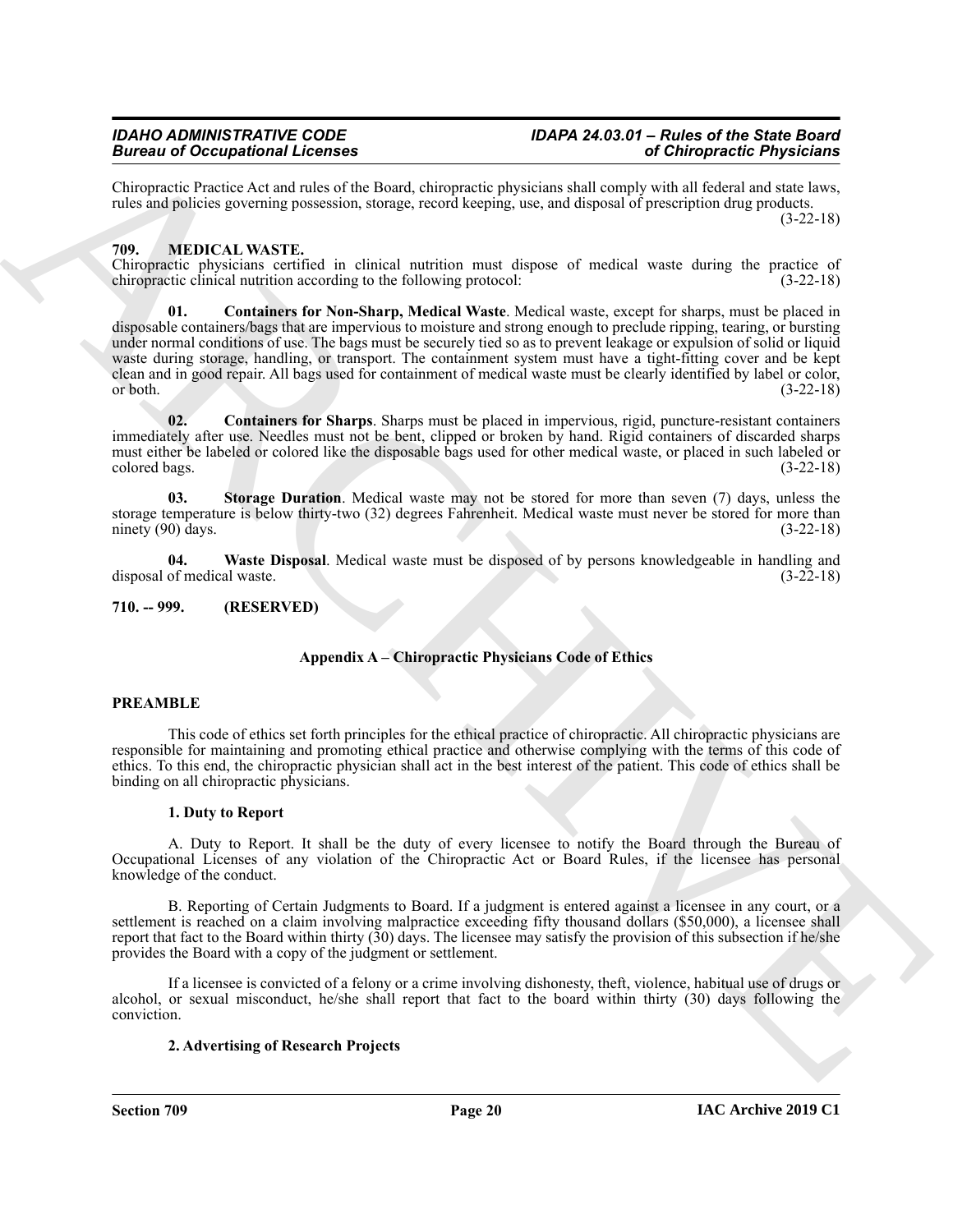### *Bureau of Occupational Licenses*

## *IDAHO ADMINISTRATIVE CODE IDAPA 24.03.01 – Rules of the State Board*

**Bureau of Occupation 1. Every thermal learned linear the strategies of Occupation and Containing and the strategies of the strategies of the strategies of the strategies of the strategies of the strategies of the strateg** Advertisement of Affiliation with Research Projects. If a licensee advertises any affiliation with a research project, he must make a written statement of the objectives, cost and budget of the project, and the person conducting the research. Such statements are to be made available at the request of the Board, to scientific organizations, and to the general public. The advertisement must indicate that it is supported by clinical research. Any willful failure to comply with these requirements will be deemed false and deceptive advertising under rule 450. Licensee must comply with all state and federal laws and regulations governing research projects on humans, and shall obtain "Institutional Review Board" (IRB) approval as established and set forth in the U.S. Code of Federal Regulations, Title 45, Part 46, Subpart A (45 CFR 46.101-46-505).

#### **3. Sexual Misconduct**

The doctor-patient relationship requires the chiropractic physician to exercise utmost care that he or she will do nothing to exploit the trust and dependency of the patient. Sexual misconduct is a form of behavior that adversely affects the public welfare and harms patients individually and collectively. Sexual misconduct exploits the doctorpatient relationship and is a violation of the public trust. This section of the Code of Ethics shall not apply between a chiropractor and their spouse.

For the purposes of this subsection, sexual misconduct is divided into sub-categories based upon the severity of the conduct:

A. Sexual Impropriety. Any behavior such as gestures, expressions, and statements which are sexually suggestive or demeaning to a patient, or which demonstrate a lack of respect for a patient's privacy.

B. Sexual Violation. Physician-patient contact of a sexual nature, whether initiated by the physician or the patient.

C. A chiropractic physician shall wait at least one (1) year ("waiting period") following the termination of a professional doctor-patient relationship, before beginning any type of sexual relationship with a former patient.

#### **4. Pre-Paid Funds**

A chiropractic physician shall promptly refund any unearned fees within thirty (30) days upon request and cancellation of the pre-paid contract. A full accounting of the patient account shall be provided to the patient at the time of the refund or upon request.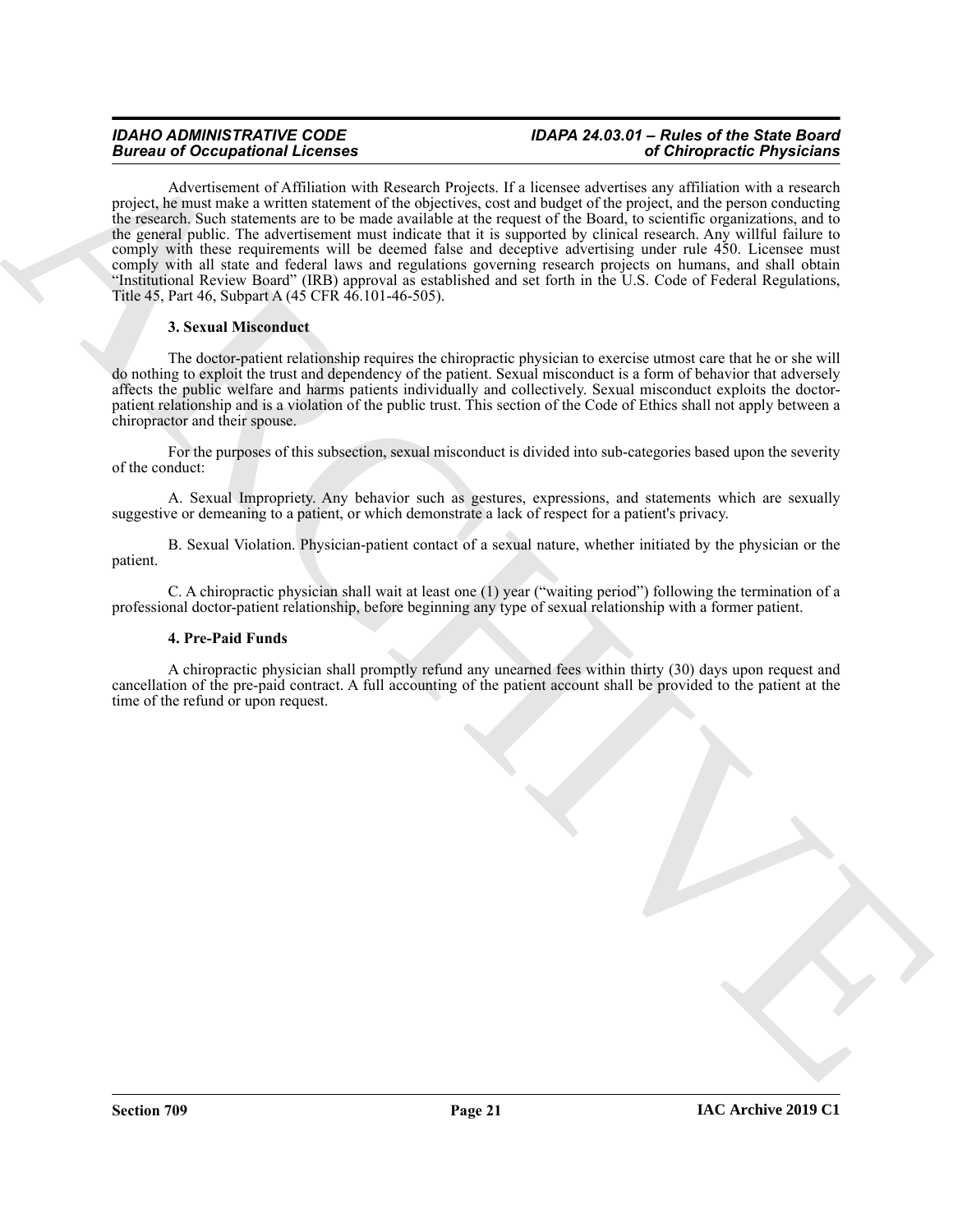# *Subject Index*

#### **A**

[AR](#page-8-6)[C](#page-9-4)[HI](#page-16-3)[V](#page-4-8)[E](#page-5-4) Address Of Idaho Board Of Chiropractic Physicians 3 Administrative Appeals 3 Advertisements 8 Appeals Primarily to Lay Person 9 Area of Practice 9 Contains a Misrepresentation of Fact 8 Creates False, or Unjustified Expectations of Beneficial Treatment or Successful Cures 9 Deceptive or Misleading Heading 9 Deceptive or Misleading Information 9 Fails to Identify 9 Failure to Perform 9 Misleading or Deceptive 8 Use of the Term "Chiropractor" 9 Annual Issuance Of Clinical Nutrition Certification With License Renewal 16 Expiration Date 16 Failure to Comply with Issuance Requirements 16 Issuance 16 Application For Clinical Nutrition Certification 13 Applications Must Be Complete 14 Filing an Application 13 Lack of Activity 14 No Misrepresentation 14 Supporting Documents 14 Violations 14 Applications 4 Application 4 Qualifications 4 Approval Of Continuing Education Courses 7 Approved Continuing Education Courses 7 Licensee Course Approval 8 Approved Schools Of Chiropractic 8 New Schools 8 Requirement for Approval 8

#### **B**

Board Policies & Directives 9 Authorized Expenditures 9 Board Budget 9

Board of Chiropractic Physicians' Agents 9 Delegates to Federation of Chiropractic Licensing Boards 9 Register 9 **C**

Chiropractic Assistants 9 Chiropractic Assistant Limitations 10 Chiropractic Physician Responsible & Liable 9 Definition 9 Chiropractic Intern 10 Chiropractic Intern Limitations 10 Chiropractic Physician Responsible & Liable 10 Definition 10 Chiropractic Peer Review 11 Committee Criteria 12 Definitions 11 Fees for Review 12 Form of Request 12 Procedures for Review 13 Purpose & Composition of Peer Review Committee 11 Standards 12 Who May Utilize the Services of the Committee 12 Clinical Nutrition Certification & Practice 13 Clinical Nutrition Certification Cancelled For Over Three (3) Years 17 Current Competency & Training 17 New Clinical Nutrition Certification 17 Clinical Nutrition Formulary 19 Chiropractic Clinical Nutrition Prescription Drug Formulary 19 Compliance with Federal and State Requirements 19 Expired, Deteriorated, Adulterated, Damaged or Contaminated Prescription Drug Products 19 Limitations on Possession of Prescription Drug Products 19 No Compounding of Prescription Drug Products 19 Prescription Drug Product Storage 19 Sources of Clinical Nutrition Prescription Drug Products 19 Clinical Nutrition Recertification Requirement 17 Annual Verification of Meeting Requirements 17 Failure to Timely Recertify in Clinical Nutrition 18 Recertification in Clinical Nutrition Every Three (3) Years 17 Recertification is in Addition to Required Annual Continuing Education 18 Code Of Ethics 13 Continuing Education 6 Carryover of Continuing Education Hours 7 Documentation 7 Exemption 7 Requirement 6 Waiver 7

#### **D**

Definition, IDAPA 24.03.01 3 Athletic Trainer 3 Board 3 Bureau 3 Direct Personal Supervision 3 Inactive Retired 3 Inactive Status 4

#### **E**

Examinations 5

### **F**

Fees<sub>4</sub> Annual Renewal Fee 5 Application Fee 4 Application for Clinical Nutrition Certification Fee 5 Clinical Nutrition Certification Fee 5 Inactive License 5 Intern Permit Fee 5 Non-Refundable 5 Original License Fee 5 Temporary Permit Fee 5

#### **I**

Inactive License 5 Clinical Nutrition Certificate Expires 6 Inactive License Status Renewal 5 Inactive Status 5 Reissuance of Clinical Nutrition Certificate 6